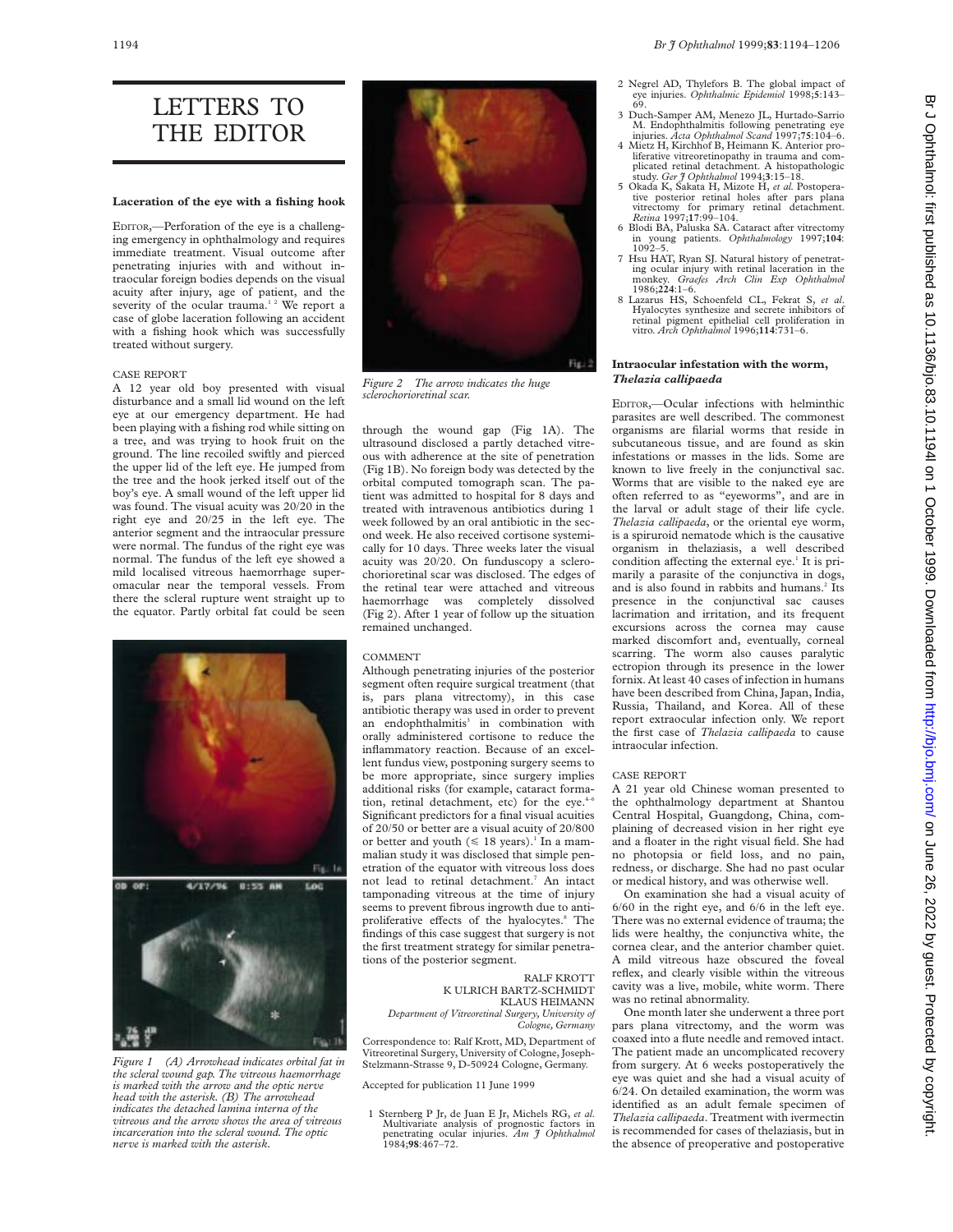

*Figure 1 Light micrograph of Thelazia callipaeda (magnification* ×*10).*



*Figure 2 (A) Electron micrograph of tail end of Thelazia callipaeda (magnification* ×*1000). (B) Electron micrograph of head end of Thelazia callipaeda (magnification* ×*1000).*

symptoms of inflammation due to infestation, pharmacological treatment was not commenced in this case.

#### COMMENT

*Thelazia callipaeda* (θηλαζω, to suck) is a member of the phylum Nematoda, order Spirusida, suborder Spirurata, superfamily Spiruroidea. Adult worms look like creamy white threads; males are 4.5–13 mm long and 0.25– 0.75 mm in diameter; females are larger, ranging from 6.2 to 17 mm in length and 0.3 to 0.85 mm in diameter (Fig 1). *T callipaeda* is an unsegmented invertebrate with distinct oral and anal parts.<sup>3</sup> The male is identifiable by its curved posterior (Fig 2A). In both the male and the female, the mouth is without lips (Fig 2B) and consists of two concentric rings of flattened papillae around a central opening. It should be noted that there are no hooks or sharp spines in the mouth or elsewhere on the body, and this raises the question of how this worm entered the eye.

*Gnathostoma spinigerum*, a close relative of *Thelazia*, is quite frequently found within the eye and causes major tissue destruction. Structurally, one of its most distinguishing features is the presence of rows of curved hooks and posteriorly angled spines in a cuff around the mouth used for boring into tissue. *T callipaeda* does not possess the organs to enable it to burrow through or bore its way into any body structure.

Little is known about the life cycle of *Thelazia*. The intermediate host is *Amiota variegata*, a fly of the *Drosophila* family.4 It is known to infect the lacrimal sac, from where it passes into the conjunctival sac. It is probably deposited in the larval form by flies settling on the eyes and this accounts for extraocular infection. The adult worm in our patient's eye was fully developed and healthy. It had caused little inflammatory response, and appeared to thrive in the conditions provided by the vitreous cavity, suggesting the possibility of immune privilege. We cannot explain how this worm entered the eye. We put forward the suggestion that humans may be the definitive host, with dogs and rabbits being the reservoir. For intraocular colonisation, the infective stage is probably the filariform larva, the portal of entry being the skin. An alternative mode of infection may be as the larva or embryonated egg ingested with raw drinking water.

#### R ZAKIR

*Southampton Eye Unit, Southampton SO16 6YD* Z ZHONG-XIA *Shantou Central Hospital, Guangdong, China*

> P CHIODINI C R CANNING *Southampton Eye Unit, Southampton SO16 6YD*

Correspondence to: Dr Zakir, West Suffolk Hospital, Bury St Edmunds, Suffolk

Accepted for publication 24 May 1999

- 1 Duke-Elder S, ed. Parasitic keratoconjunctivitis. In: *System of ophthalmology*. Vol VIII, part I.
- London: Henry Kimpton, 1965:416–17. 2 Levine ND. Spiruroids. In: *Nematode parasites of*
- domestic animals and man. 2nd ed. Minneapolis:<br>Burgess Publishing Company, 1980:321–3.<br>3 Beaver PC, Jung RC. The spirurida. In: *Clinical*<br>*parasitology*. 9th ed. Philadelphia: Lea Febiger,<br>1984:344–5.
- 4 Yamaguchi,T. Optic symptoms. In: *A colour atlas of clinical parasitology*. London: Wolf Medical, 1981:170–1.

# **Macular dystrophy of malattia leventinese. A 25 year follow up**

EDITOR,—Macular degeneration is a clinical term used to describe a variety of diseases characterised by progressive loss of central vision associated with abnormalities of Bruch's membrane and the retinal epithelium. This dominantly inherited disorder, characterised by a radial pattern of innumerable small elongated basal laminar drusen, was initially reported in a family from the Leventine Valley (Switzerland).<sup>12</sup> The gene responsible for autosomal dominant malattia leventinese has been mapped to the short arm of chromosome  $2p16-21$ .<sup>34</sup> We report the case of a woman who developed unusual complications associated with this disease during a 25 year follow up.

# CASE REPORT

In 1973, ophthalmological examination led to a diagnosis of bilateral hereditary macular dystrophy (malattia leventinese) in a woman born in 1943. Her visual acuity was then 20/20 for both eyes without any correction (Fig 1A).

In 1981, subfoveal neovascularisation led to an irreversible decrease in visual acuity in her right eye, down to 20/1000 (Fig 1B).

In 1996, a dense right vitreous haemorrhage led to a further decrease in acuity. After resorption, fundus examination disclosed an advanced stage of the macular disease with irregular subretinal metaplasia, hyperplasia of the retinal pigment epithelium and discrete radial basal laminar drusen (Fig 2A). The fundus also showed a wedge-shaped superotemporal area with intraretinal haemorrhages, hard exudates, and sheathed vessels. The fluorescein angiogram showed telangiectatic vessels, shunt vessels, and microaneurysms, in addition to neovascularisation (Fig 2B). After laser photocoagulation, no further intravitreous haemorrhage episode occurred. The left eye had a visual acuity of 20/30 and fundus examination revealed a macula identical to that of the right eye, without complication.

# COMMENT

In malattia leventinese, the maculopathy is characterised by a radial pattern of innumerable small elongated basal laminar drusen. This maculopathy has been described in a 15 year old patient.<sup>3</sup> The visual acuity of patients suffering from malattia leventinese, however, remains good for quite a long time.<sup>3</sup> Thus, most patients are asymptomatic until the fourth or fifth decade of life, at which point they have a variety of symptoms, including decreased visual acuity, paracentral scotomas, photophobia, and metamorphopsia.<sup>3</sup> The main complication is macular subretinal neovascularisation, reported in some patients.<sup>6</sup> In our present case, such macular subretinal neovascularisation caused a severe decrease in visual acuity down to 20/1000 in 1981. The contralateral eye was unaffected, fortunately conserving an acuity of 20/30.





*Figure 1 (A) Right eye. Fundus photograph in 1973 shows a radial pattern of innumerable small elongated basal laminar drusen. (B) Right eye. Fluorescein angiogram in 1981 shows submacular neovascularisation with fluorescein leakage.*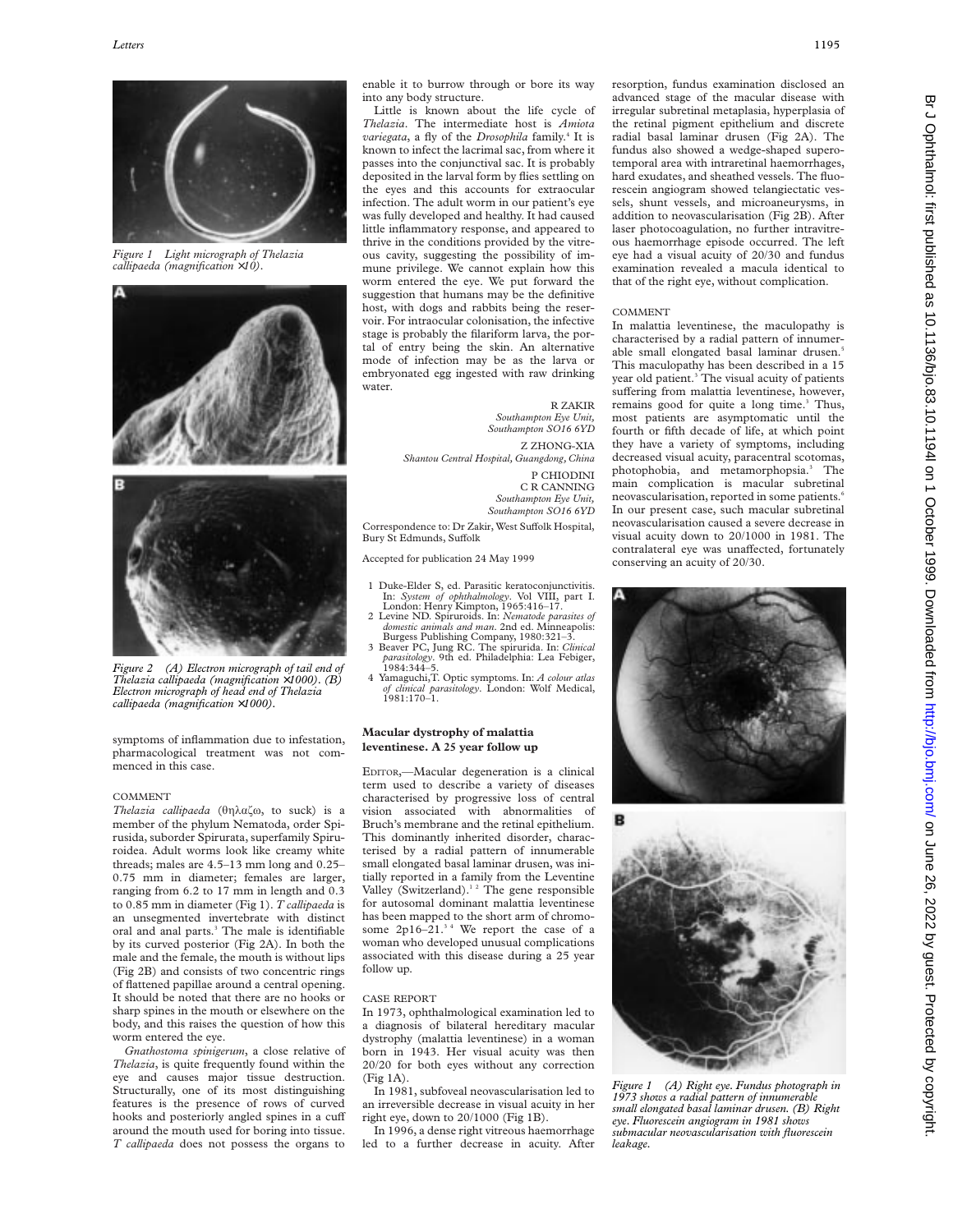

*Figure 2 (A) Right eye. Photograph in 1996. Advanced stage of the macular disease with irregular subretinal fibrous metaplasia, hyperplasia of the retinal pigment epithelium, and discrete radial basal laminar drusen. Note also a wedge-shaped superotemporal area with intraretinal haemorrhages, hard exudates, and sheathed vessels. (B) Right eye. Fluorescein angiogram in 1996. Note the temporal retinal ischaemia with telangiectatic vessels, shunt vessels, and microaneurysms, in addition to the neovascularisation.*



We have here described the first example of peripheral retinal neovascularisation with ischaemia. The aetiology of this ischaemia probably concerns a retinal vein branch occlusion not linked with macular degeneration. The occlusion had developed very discreetly, with the patient aware of no functional sign. In fact, visual acuity was already severely impaired by the neovascular complication of the macula and only the nasal visual field was affected, whence the lack of ocular disturbance. No aetiology could be found for the occlusion. A general check up showed no systemic abnormality.

Thus, this observation suggests the need for great attention to be paid to the retinal periphery in patients suffering from macular dystrophy, whether hereditary or not, so as to prevent the development of potentially serious complications.

This work was supported in part by the Hospices Civils de Lyon and the Université Claude Bernard Lyon I

# JEAN-CHRISTOPHE ZECH

SANDRA ZAOUCHE *Hôpital Edouard Herriot, Université Claude Bernard Lyon I, Service d'Ophtalmologie, Lyons, France*

> FRANÇOIS MOURIER *Hôpital de la Croix Rousse, Lyons, France*

HENRI PLAUCHU *Hôpital de l'Hôtel-Dieu, Service de Génétique, Lyons, France*

> JEAN-DANIEL GRANGE *Hôpital de la Croix Rousse Lyons, France*

CHRISTIANE TREPSAT *Hôpital Edouard Herriot, Université Claude Bernard Lyon I, Service d'Ophtalmologie, Lyons, France*

Correspondence to: Dr Jean-Christophe Zech, Hôpital Edouard Herriot, Université Claude Bernard Lyon I, Service d'Ophtalmologie, Pavillon C, Place d'Arsonval 69437 Lyon cedex 03 France.

Accepted for publication 21 May 1999

- 1 Vogt A. Die ophthalmoscopie im rotfreien licht. In: *Graefe saemisch handbuch der gesamten augen-*
- *heilkunde*. 3rd ed. Berlin: Springer, 1925;**3**:1–118. 2 Forni S, Babel J. Etude clinique et histologique de la malattia leventinese; affection appartenant<br>au groupe des dégénérescences hyalines du pôle postérieur. *Ophthalmologica* 1962;**143**:313–22.
- 3 Héon E, Piguet B, Munier F, *et al*. Linkage of autosomal dominant radial drusen (malattia leventinese) to chromosome 2p16–21. *Arch Ophthalmol* 1996;**114**:193–8.
- 4 Edwards AO, Klein ML, Berselli CB, *et al.* Malattia leventinese: refinement of the genetic locus and phenotypic variability in autosomal dominant macular drusen. *Am J Ophthalmol* 1998;**126**:417–24.
- 5 Gass JDM. Basal laminar drusen and macular degeneration In: Gass JDM, ed. *Stereoscopic atlas of macular disease: diagnosis and treatment*. 4th ed. St Louis: Mosby, 1997:110–11.
- 6 Piguet B, Haimovici R, Bird AC. Dominantly inherited drusen represent more than one disorder: a historical review. *Eye* 1995;**9**:34–41.

# **Acute central retinal vein occlusion successfully treated with intravenous thrombolysis**

EDITOR,—Central retinal vein occlusion (CRVO) is a condition which often has profound effects on vision. At present there is little to offer patients in the form of treatment to preserve vision. The visual outcome is largely determined by the severity and duration of the vein occlusion. Management is currently aimed at preventing the complications secondary to retinal ischaemia. The incidence of fellow eye involvement with CRVO is believed to be in the order of 1%. We present a patient with "second eye" CRVO, who presented with acute reduction in vision and who responded dramatically to intravenous streptokinase.

# CASE REPORT

A 75 year old white man noticed a sudden reduction in vision in his right eye while walking up a hill. He already had poor vision in his left eye from a CRVO 6 years earlier. He went immediately to eye casualty and was seen within 2 hours from the onset of symptoms. His only risk factor for vein occlusion was ocular hypertension treated with timoptol 0.25% twice daily to both eyes.

On examination, visual acuities were 6/36 right eye and counting fingers left eye, there was no relative afferent pupillary defect and intraocular pressures were 21 mm Hg in both eyes. Examination of the right fundus revealed scattered tiny blot haemorrhages and tortuous veins.

A fundus fluorescein angiogram showed pulsatile arterial filling with venous filling delayed until 34.6 seconds (Fig 1). A diagnosis of acute central retinal vein occlusion was made. Because of the previous left CRVO and the short history of symptoms in his right eye, the option of thrombolysis was carefully discussed with the patient, including the small risk of cerebral haemorrhage. Streptokinase,  $1.5 \times 10^6$  units, was infused 7 hours after the onset of symptoms. Within 30 minutes, his visual acuity had improved to 6/9. The patient was empirically anticoagulated with heparin and warfarin, keeping the international normalised ratio between 2 and 3. Repeat fluorescein angiogram showed marked improvement in venous filling and loss of pulsatile arterial filling. In addition, several post thrombolysis haemorrhages were evident (Fig 2). The patient took warfarin for 9 months in total and now remains on aspirin alone. His vision in the right eye remains at 6/9.

## COMMENT

Central retinal vein occlusion can profoundly affect vision and lead to neovascular complications. Current therapeutic options are limited mainly to the prevention or treatment of secondary complications.

Evidence for thrombus formation in CRVO has been reported by Green *et al* in a prospective histopathological study of patients with CRVO. They demonstrated recanalised thrombus in 89.7% of eyes and fresh thrombus formation in the remaining  $10.3\%$ .<sup>1</sup>

Animal studies have shown encouraging responses to thrombolysis in experimental



*Figure 1 Fundus fluorescein angiogram of the right eye demonstrating early venous filling 34.6 seconds after injection.*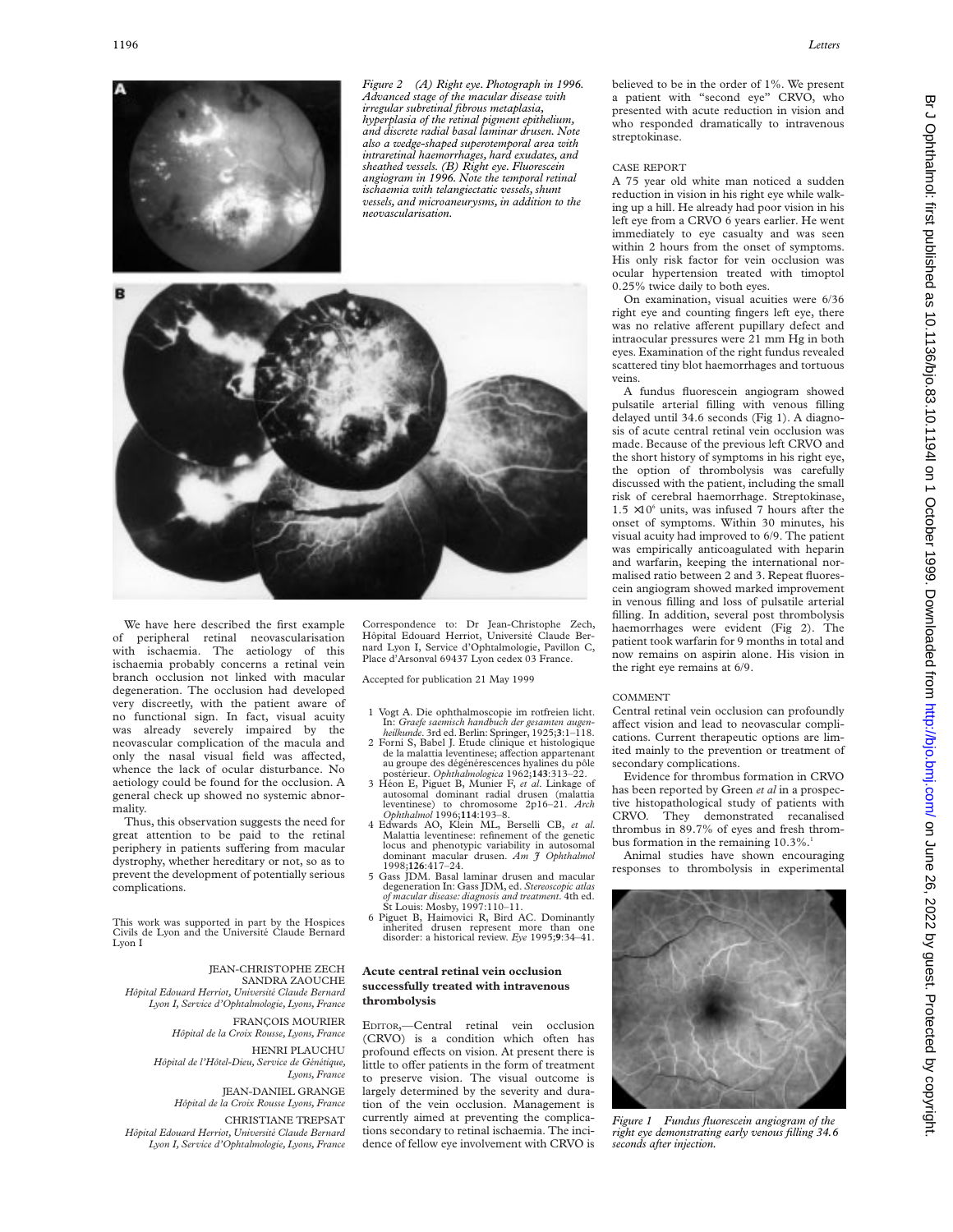

*Figure 2 Within 24 hours after receiving intravenous streptokinase, venous filling was evident by 23.3 seconds (note preretinal haemorrhages post thrombolysis). Images digitally processed using IMAGEnet for Windows.*

CRVO. Fibrinolysin given within 2 days of experimental vein occlusion in rabbits was shown to result in resolution of retinal haemorrhages and return of normal retinal circulation within 48 hours.<sup>2</sup> Similar animal studies using recombinant tissue plasminogen activator shortly after experimentally induced vein occlusion resulted in significant retinal vein patency in treated eyes.<sup>3</sup> In one randomised controlled clinical trial, patients with CRVO who received streptokinase followed by full anticoagulation within 7 days of onset of visual symptoms, showed a statistically significant improvement in visual acuity. Late presentation was identified as a possible cause of limited improvement in some cases.<sup>4</sup> Reports of vitreous haemorrhage occurring during treatment (3/20 cases<sup>4</sup>) together with the reported incidence of cerebral haemorrhage with streptokinase (57/13607 cases<sup>5</sup>) account for the absence of a defined role of this drug in the treatment of vein occlusions.

Selective cannulation of a branch retinal vein and infusion of tissue plasminogen activator in a patient with a non-acute CRVO in the second eye has been described. Several other treatment modalities had already been tried unsuccessfully. While avoiding systemic complications, the treatment failed to show any objective improvement in visual acuity and the patient subsequently went on to develop angle neovascularisation.<sup>6</sup>

Clearly many vein occlusions present late, where irreversible retinal damage has occurred. We propose that only in those circumstances where the presentation is acute should the use of intravenous thrombolysis be considered.

M T J COSTEN W B M DONALDSON J A OLSON *Department of Ophthalmology, University of Aberdeen,*

*Foresterhill, Aberdeen AB25 2ZB*

Correspondence to: Dr J Olson.

- Accepted for publication 26 April 1999
- 1 Green WR, Chan CC, Hutchins GM, *et al.* Cen-tral retinal vein occlusion: a prospective histopathological study of 29 eyes in 28 cases. *Trans Am Ophthalmol Soc* 1981;**79**:371–422.
- 2 Mutlu F. Experimental retinal vein occlusion and treatment with fibrinolysin. *Am J Ophthalmol* 1966;**62**:282–6.
- 3 Oncel M, Peyman GA, Khoobehi B. Tissue plasminogen activator in the treatment of experimental retinal vein occlusion. *Retina* 1989;**9**:1–7.
- 4 Kohner EM, Pettit JE, Hamilton AM, *et al.* Steptokinase in central retinal vein occlusion: a controlled clinical trial. *BMJ* 1976;1:550–3.
- 5 ISIS-3. A randomized comparison of streptokinase vs tissue plasminogen activator vs anistreplase and of aspirin plus heparin vs aspirin alone among 41,229 cases of suspected acute myocardial infarction. ISIS-3 (Third International Study of Infarct Survival) Collaborative
- Group. *Lancet* 1992;**339**:753–70.<br>6 Weiss JN. Treatment of central retinal vein<br>occlusion by injection of tissue plasminogen<br>activator into a retinal vein. *Am J Ophthalmol* 1998;**126**:142–4.

# **Retinitis pigmentosa with visual fluctuations and arrestin gene mutation**

EDITOR,—We report a case of retinitis pigmentosa with day to day visual fluctuations and a mutation in the arrestin gene.

# CASE REPORT

A 45 year old Japanese man first noticed night blindness at junior high school age, followed by a slowly progressive loss of visual acuities and fields. At presentation, the best visual acuity was 10/200 in each eye. Goldmann perimetries revealed generalised narrowing of the peripheral field and marked loss of central visual sensitivities. Bright flash electroretinogram (ERG) in a fully dark adapted state was not recordable in either eye. Ophthalmoscopies revealed advanced stage of retinitis pigmentosa (Fig l). There was no Mizuo's phenomenon<sup>1</sup> in the fundus. This patient reported that he had felt relatively better vision ("good day") on every other day that alternated with worse vision ("bad day").

Furthermore, he claimed that bad day was repeated after physical stress or alcohol drinking, followed by a good day to return to the ordinary cycle. In our 10 years' observation, the profile of day to day variation was reproducible. To quantitatively assess the characteristic visual symptoms, perimetric tests were performed in both the centre and periphery using an automated perimeter on eight different days in a period of 2 months, half on a good day and the other half on a bad day; ERG examinations were also performed. Figures 2 and 3 illustrate the results, demonstrating that the visual sensitivity in the peripheral field varied in a manner consistent with the patient's reports, although not obvious in the central field. In contrast with





*Figure 1 Fundus in the right (A) and left (B) eye of the patient. There are diVuse chorioretinal atrophies accompanied by numerous bone spicule pigments, attenuated retinal vessels, and pale optic discs.*

perimetries, ERG responses remained undetectable irrespective of visual fluctuations. His healthy parents were first cousins, and his elder brother had night blindness due to classic retinitis pigmentosa. Because of the mild mental retardation, the day to day visual fluctuations or other symptomatic variations could not be confirmed in his brother.

DNA was extracted from the peripheral blood after obtaining informed consent. Exon 11 of the arrestin gene was amplified using polymerase chain reaction.<sup>2</sup> The amplified product was separated on polyacrylamide gel and revealed abnormally rapidly migrated signal suggesting a small deletion. Direct sequencing using an automated nucleotide sequencer (ALF Express, Pharmacia) disclosed a homozygous deletion of adenine at nucleotide 1147 (1147delA). This mutation



| + Normal     |
|--------------|
| □ Rel defect |
| Abs defect   |

*Figure 2 Visual field sensitivity, determined by an automated perimeter (Interzeag Octopus 101, low vision program) on diVerent days. Representative visual field charts (right eye) obtained on a "good day" (left chart) and a "bad day" (right chart).*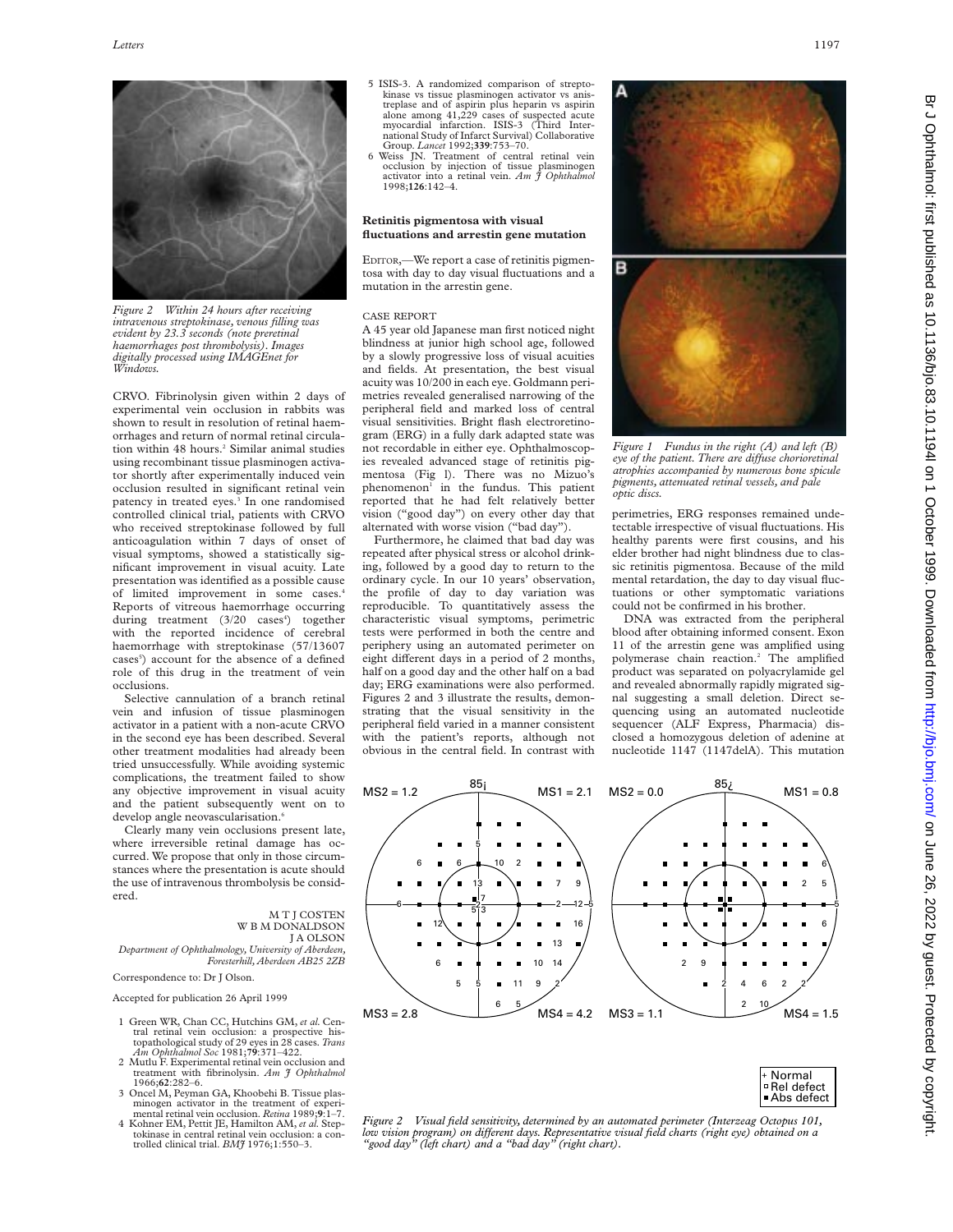

*Figure 3 Mean sensitivity (dB) at 76 locations; the value in normal individuals of the same age as the case is around 30 dB. Open symbols (circles, right eye; triangles, left eye) illustrate measurements on four good days and closed symbols on four bad days. Visual sensitivity on good days is significantly better than that on bad days (paired t test, p <0.002).* 

was also found in our two independent patients with Oguchi's disease, but not in 25 unrelated cases of autosomal recessive retinitis pigmentosa or 70 healthy individuals (Fig 4).

#### COMMENT

Some patients with advanced retinitis pigmentosa report that their vision is "crystal clear" in the morning but soon becomes fuzzy, and some others announce on a particular visit that their visual field testing either went well or poorly depending on whether they are having a good or bad day.3 4 The patient described here had advanced retinitis pigmentosa and reported that he had experienced over the years alternating days of good and bad vision and that the day to day visual fluctuations had been modified by physical stress or alcohol drinking. Perimetric evaluations of this case demonstrated daily variability in visual sensitivities which corresponded to the subjective complaints. This form of visual fluctuation appears unusual, and it is remarkable that this patient had such a homozygous mutation in the arrestin gene that gives rise to a premature truncation of translation. The human arrestin, also known as S-antigen, has an inhibitory role in the activated phototransduction cascade. It should be mentioned that the arrestin gene is one of those expressed in the pineal gland that is considered to play a major role in the circadian rhythm.<sup>5</sup> Thus, it is tempting to speculate that the mutation in the arrestin gene could have modified rhythmic activities to induce daily alternating visual fluctuations in the present retinitis pigmentosa patient. The full coding sequences of the rhodopsin gene were normal in the relevant patient (data not shown). However, we could not deny the association of different polymorphisms in related gene products, or different environmental influences on the daily alternating visual fluctuations.

Recent molecular assessments revealed families with diffuse retinitis pigmentosa with or without features of Oguchi's disease harbouring 1147 delA in the arrestin gene. $6-8$ The patient described here provides additional evidence that the same arrestin gene mutation is causally related not only to Oguchi's disease but also to autosomal recessive retinitis pigmentosa. It is emphasised that our patient had classic features of autosomal recessive retinitis pigmentosa with poor visual prognosis and showed unusual visual fluctuations. In view of a rare mutation of arrestin gene, the relevant retinitis pigmentosa might be extremely rare. In a large series of white patients with aetiology of undefined retinitis pigmentosa arrestin gene mutation was not detected.9

# YASUSHI ISASHIKI

*Center for Chronic Viral Diseases, Kagoshima University Faculty of Medicine, Kagoshima-shi, Japan* NORIO OHBA

KATSUAKI KIMURA SHOZO SONODA TOMOKO KAKIUCHI *Department of Ophthalmology, Kagoshima University Faculty of Medicine, Kagoshima-shi, Japan*

TETSUMA OZAWA

*Yokohama Teishin Hospital, Yokohama, Japan*



*Figure 4 Direct sequencing results of exon 11 of the arrestin gene in the reported case, demonstrating a homozygous deletion of adenine at nucleotide 1147 (arrowhead).*

Correspondence to: Norio Ohba, MD, Department of Ophthalmology, Kagoshima University Faculty of Medicine, Kagoshima-shi 890-8520, Japan.

Accepted for publication 18 May 1999

- 1 Mizuo G. A new discovery in dark adaptation in Oguchi disease. *Acta Soc Ophthalmol Jpn*
- 1913;**17**:1148–50. 2 Fuchs S, Nakazawa M, Maw M, *et al.* <sup>A</sup> homozygous 1-base deletion in the arrestin gene is a frequent cause of Oguchi disease in Japanese. *Nat Genet* 1995;**10**:360–2.
- 3 Duke-Elder SS, Dobree JH. Diseases of the retina. In: Duke-Elder SS, ed. *System of ophthal-mology*. Vol X. London: Henry Kimpton, 1967:589.
- 4 Heckenlively JR, Krauss HR. Visual fields in retinitis pigmentosa. In: Heckenlively JR, ed. *Retinitis pigmentosa.* Philadelphia: JB Lippincott, 1988:25–36.
- 5 Yamaki K, Tsuda M, Kikuchi T, *et al.* Structural organization of the human S-antigen gene: cDNA, amino acid, intron, exon, promoter, in vitro transcription, retina, and pineal gland. *J Biol Chem* 1990;**265**:20757–62.
- 6 Nakazawa M, Wada Y, Fuchs S, *et al.* Oguchi disease: phenotypic characteristics of patients with the frequent 1147 dell mutation in the arrestin gene. *Retina* 1997;**17**:17–22.
- 7 Nakazawa M, Wada Y, Tamai M. Arrestin gene mutations in autosomal recessive retinitis pigmentosa. *Arch Ophthalmol* 1998;**116**: erie matematica *Arch* Ophthalmol 1998;116:<br>498–501.<br>8 Nakamachi Y, Nakamura M, Fujii S, *et al.*
- Oguchi disease with sectoral retinitis pigmen-tosa harboring adenine deletion at position 1147 in the arrestin gene. *Am J Ophthalmol* 1998;**125**:249–51.
- 9 Sippel KC, DeStefano JD, Berson EL, *et al.* Evaluation of the human arrestin gene in patients with retinitis pigmentosa and stationary night blindness. *Invest Ophthalmol Vis Sci* 1998; **39**:665–70.

# **Orbital Kimura's disease in a white child**

EDITOR,—Kimura's disease is an uncommon, chronic inflammatory disorder of unknown aetiology which occurs predominantly in orientals and presents with tumour-like swellings mainly in the head and neck region. The condition primarily involves the subcutaneous tissues, parotid glands, and/or lymph nodes. Orbital cases are infrequent and most reported cases are in adults, with only one case in a child of Afro-Caribbean descent.<sup>1</sup> Our case report presents orbital Kimura's disease in an 8 year old white child.

#### CASE REPORT

An 8 year old white girl presented to us with a 4 week history of a painless swelling of her right upper lid. She initially had an upper respiratory tract infection lasting a month which was treated by her general practitioner with Augmentin. She subsequently developed what appeared to be a right sided ptosis. Of note, she had a strong history of allergic eye disease with intermittent conjunctivitis, and also suffers from asthma for which she takes Pulmicort and Bricanyl inhaler regularly. Examination revealed a right partial ptosis, mild right proptosis, and a palpable, painless mass in the superior aspect of her right orbit. There were no pupillary abnormalities, her extraocular movements were full, and funduscopic examination was unremarkable. There was no associated regional lymphadenopathy and the rest of the ocular and general physical examination showed no other abnormalities.

Investigations done included a full blood count, which was within normal limits. WBC  $8.57 \times 10^{9}$ /l with a differential of neutrophils 62%, lymphocytes 26%, monocytes 6%, eosinophils 5%, and basophils 1%. A magnetic resonance imaging (MRI) scan with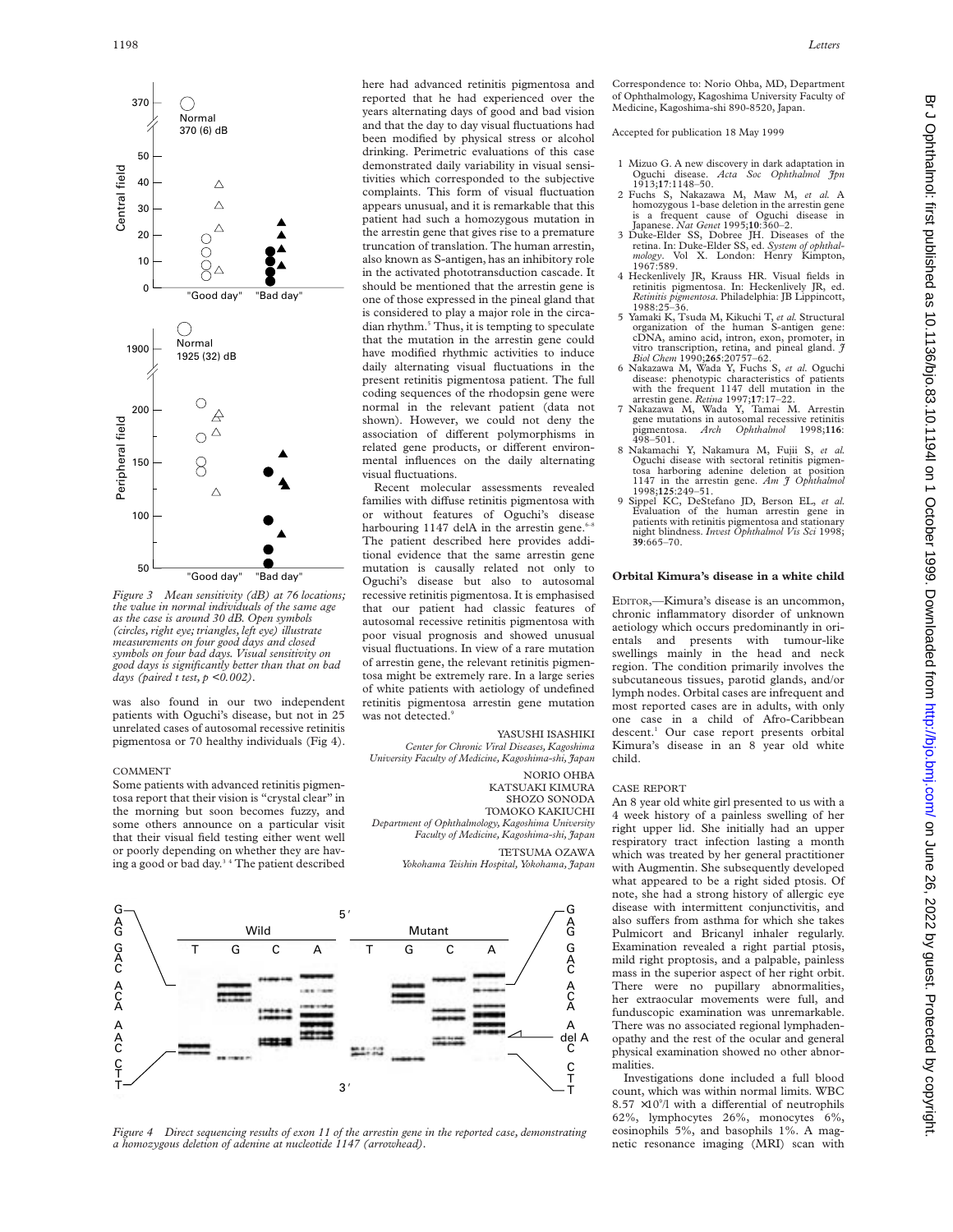

*Figure 1 A magnetic resonance imaging (MRI) scan with contrast. There is an extensive superior orbital mass on the right side.*

gadolinium contrast was done which showed an extensive superior orbital mass which was not clearly delineated, but involved the upper eyelid (see Fig 1). An orbital biopsy was subsequently performed. Histological sections revealed fibrosis with a marked vascular proliferation and a prominent perivascular inflammation consisting of eosinophils and lymphocytes (see Fig 2). There were also scattered lymphocytes and eosinophils throughout the fibrotic tissue with reactive lymphoid follicles. There was no evidence of necrosis, granulomas, or malignant cells. Immunohistochemical studies revealed no cells of myogenous origin present. Studies for desmin, myoglobin, and vimentin were negative. All of the cells considered lymphoid on the haematoxylin and eosin stain also stained for the leucocyte marker common leucocyte antigen (CLA). A diagnosis of Kimura's disease (angiolymphoid hyperplasia with eosinophilia) was made.

At biopsy, the tumour was debulked and the patient was thereafter placed on a short 6 week course of oral steroids. The ptosis resolved and at 1 year follow up, there has been no clinical evidence of recurrence.

# COMMENT<br>Kimura's

disease (or angiolymphoid hyperplasia with eosinophilia) is a chronic inflammatory disorder of unknown aetiology which presents with tumour-like swellings mainly in the head and neck region. Most cases have been described in China and Japan, with relatively fewer cases reported in non-orientals.<sup>2</sup> The disease typically affects males in the 20–40 year age group, and presents as single or multiple smooth swellings in the subcutaneous tissues, major salivary gland and/or lymph nodes in the head and neck area.

Histopathologically, the features described in previous cases<sup>34</sup> corresponded with ours; there are eosinophilic infiltrates (mainly in a perivascular pattern), vascular proliferation, fibrosis, and formation of lymphoid follicles. It is still uncertain as to whether it represents a benign lymphoid neoplastic process, a variant of haemangioma or an allergic reaction. There have been no reported cases of malignant change or fatalities. There is usually an insidious onset with a long benign course, but recurrences are common after surgical excision. Systemic associations include asthma and nephrotic syndrome.<sup>3</sup> Regional lymphadenopathy ranges from 50– 75% of cases and there is a high occurrence of peripheral blood eosinophilia.

Cases of Kimura's disease have been reported in the orbits<sup>56</sup>; however, there was only one previously reported orbital case in a child (of Afro-Caribbean descent).<sup>1</sup> To our knowledge, this is the first orbital case reported in a white child. Non-orbital cases of Kimura's disease have been treated with surgical excision, irradiation and steroid therapy. After active therapy, they tend to recur. Cases have been conservatively managed for up to 12 years successfully<sup>1</sup> although the cosmetic deformity can be quite a handicap. Periorbital cases have so far been treated successfully with surgical excision and biopsy with debulking.<sup>5 6</sup> Oral steroids or intralesional injection with steroids have not been as successful. There was only one reported case of severe haemorrhage on surgical resection.<sup>1</sup> Complete surgical excision appears to be the best treatment.



*Figure 2 Section showing vascular proliferation with eosinophilic and lymphocytic perivascular inflammation and fibrosis. Haematoxylin and eosin stain. Original magnification* ×*200.*

BENJAMIN CHANG *Department of Ophthalmology, Cork University Hospital, Cork, Ireland*

DEIRDRE RYAN *Department of Histopathology, Cork University Hospital, Cork, Ireland*

SUSAN KENNEDY *Department of Histopathology, Royal Victoria Eye and Ear Hospital, Dublin, Ireland*

GERARD O'CONNOR *Department of Ophthalmology, Cork University*

*Hospital, Cork, Ireland* Correspondence to: Dr Chang.

Accepted for publication 11 May 1999

- 1 Kennedy SM, Pitts FG, Lee WR, *et al.* Bilateral Kimura's disease of the eyelids. *Br J Ophthalmol* 1992;**76**:755–7. 2 Li TJ, Chen XM, Wang SZ, *et al.* Kimura's
- disease. *Oral Surg Oral Med Oral Pathol*
- Kung M, Gibson J, Bannatyne M. Kimura disease: a clinicopathologic case study of 21 cases and its distinction from angiolymphoid hyperplasia with eosinophilia. *Pathology* 1984; **16**:39–44.
- 4 Urabe A, Tsuneyoshi M, Enjoji M. Epitheloid hemangioma versus Kimura's disease. *Am J Surg Pathol* 1987;**11**:758–66.
- 5 Hidayat A, Cameron JD, Font RL, *et al.* Angiolymphoid hyperplasia with eosinophilia (Kimu-ra's disease) of the orbit and ocular adnexa. *Am J Ophthalmol* 1983;**96**:176–89.
- 6 Mulhern M, Power N, Kennedy S, *et al.*Bilateral Kimura's disease. *Orbit* 1996;**15**:91–6.

# **Amikacin retinal toxicity**

EDITOR,—It is well established that early intravitreal antibiotics are the treatment of choice for bacterial endophthalmitis1 but the choice of antibiotics remains controversial.<sup>2-5</sup> Most centres rely on combination therapy and aminoglycosides are often used to treat Gram negative organisms. Aminoglycosides have a narrow therapeutic index and therefore a relatively small increase in concentration can cause significant toxicity. Following concerns about the risks of retinal toxicity caused by intravitreal gentamicin many ophthalmologists now use 0.4 mg intravitreal amikacin even though its use has also been associated with retinal toxicity.2 3 We report a case of retinal toxicity in a patient treated with intravitreal amikacin for postoperative bacterial endophthalmitis. This case serves to remind ophthalmologists of the risk of amikacin therapy and presents an argument for an alternative strategy in the treatment of bacterial endophthalmitis.

### CASE REPORT

A 60 year old highly myopic woman presented with an acute history of increasing ocular pain and redness 5 days after routine phacoemulsification cataract extraction and intraocular lens implant. She had no other ocular or systemic history.

Initial examination revealed a visual acuity of 6/18, significant anterior chamber inflammation with a fibrin deposit over the pupil. A diagnosis of bacterial endophthalmitis was made and the patient was commenced on intravenous ciprofloxacin and hourly gentamicin, vancomycin, and dexamethasone eye drops. A vitreous biopsy was performed and 2 mg of intravitreal vancomycin (0.1 ml of 20 mg/ml) and 0.4 mg amikacin (0.1 ml of 4 mg/ml) were administered. The intravitreal antibiotics were prepared by a senior pharmacist using a typewritten protocol. The following day vision had deteriorated to no perception of light and the patient had developed a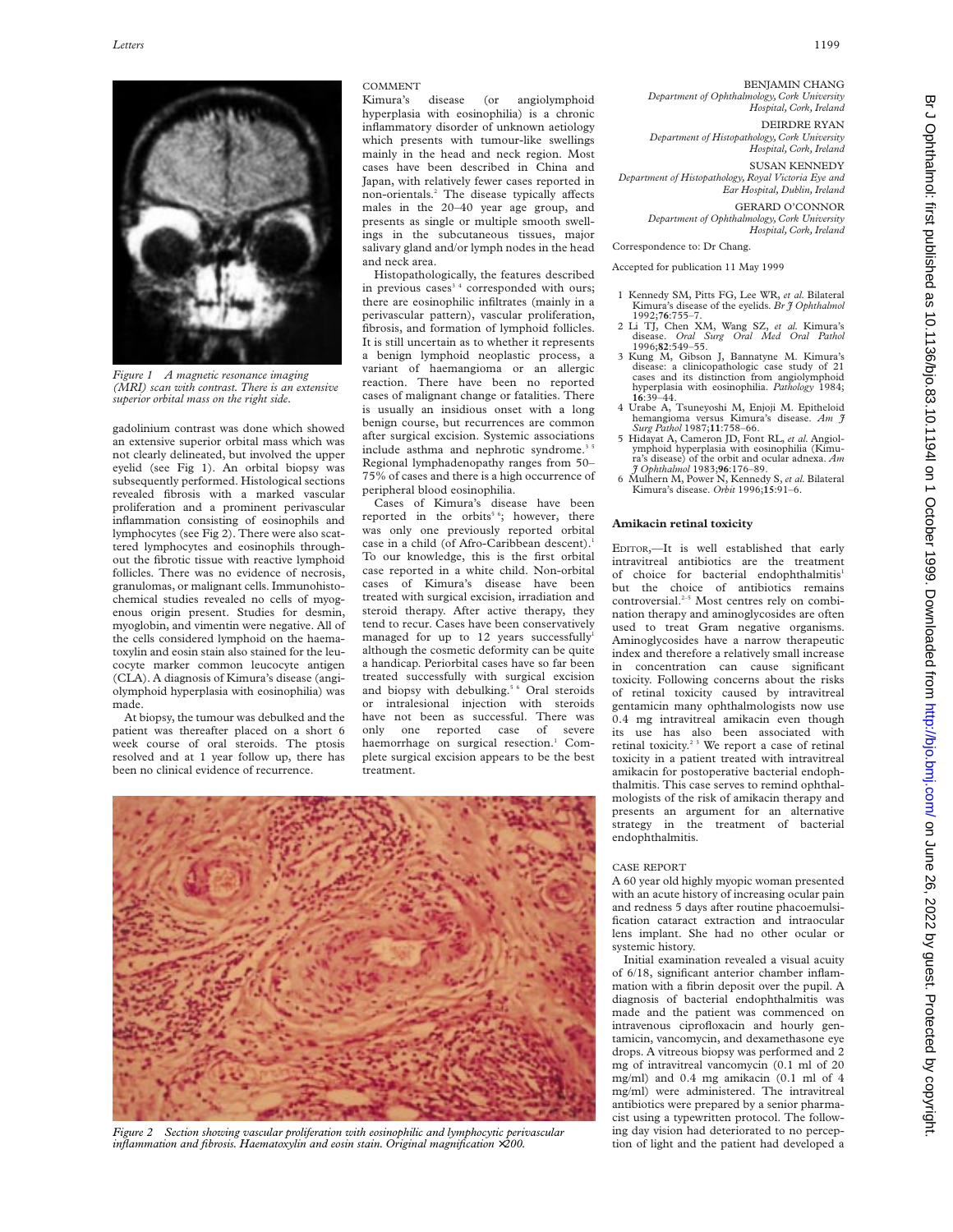

*Figure 1 Fluorescein angiogram at 31 seconds showing delayed retinal perfusion with attenuated arterioles and incomplete venous filling.*



*Figure 2 Fluorescein angiogram at 52 seconds showing an extensive area of capillary non-perfusion with marked staining of the arteriolar walls and persisting non-perfusion of adjacent retinal venules.*

relative afferent pupillary defect. Microscopy and culture failed to demonstrate any causative organism. The patient was started on 40 mg oral prednisolone but failed to manifest any improvement in acuity. Subsequently she was transferred to a specialist vitreoretinal unit where a diagnosis of retinal amikacin toxicity was made. Fluorescein angiogram taken 16 days after initial presentation confirmed the presence of retinal haemorrhage and a discrete area of capillary non-perfusion with significant late fluorescein leakage (Figs 1 and 2).

#### COMMENT

Intravitreal aminoglycosides are still recommended for use in the treatment of bacterial endophthalmitis<sup>67</sup> despite the risk of retinal toxicity from intravitreal gentamicin and reports that amikacin in doses of 0.2–0.4 mg can also cause toxicity.<sup>23</sup> The low incidence of bacterial endophthalmitis means that physicians and pharmacists do not routinely prepare intravitreal antibiotics. Because of the low therapeutic index of aminoglycosides even relatively small dilution errors can cause retinal toxicity. For these reasons it is our practice to use a third generation cephalosporin (0.1 ml of ceftazidime 20 mg/ml) instead of an aminoglycoside. Primate studies have shown that intravitreal ceftazidime is non-toxic in doses of 2.25 mg<sup>8</sup> and ceftazidime has also been found to be effective against the Gram negative organisms responsible for postoperative endophthalmitis.<sup>9</sup> Over the past 18 months we have used intravitreal ceftazidime (2 mg) and vancomycin (2 mg) in 21 patients with good therapeutic effect and with no adverse reactions. Owing to the risk of severe retinal toxicity with intravitreal aminoglycosides we recommend the use of ceftazidime instead of amikacin or gentamicin.

> TIMOTHY L JACKSON TOM H WILLIAMSON *St Thomas's Hospital, London*

Correspondence to: Tim Jackson, Vitreoretinal Unit, Department of Ophthalmology, St Thomas's Hospital, Lambeth Palace Road, London SE1 7EH.

Accepted for publication 18 May 1999

- 1 Endophthalmitis Vitrectomy Study Group. Results of the Endophthalmitis Vitrectomy Study. A randomized trial of immediate vitrectomy and of intravenous antibiotics for the treatment of postoperative bacterial endophthalmitis. *Arch Ophthalmol* 1995;**113**:1479–96.
- 2 Campochiaro PA, Conway BP. Aminoglycoside toxicity; a survey of retinal specialists. Implica-tions for ocular use. *Arch Ophthalmol* 1991;**109**: 946–50.
- 3 Campochiaro PA, Lim JI. Aminoglycoside toxic-ity in the treatment of endophthalmitis. The Aminoglycoside Toxicity Study Group*. Arch Ophthalmol* 1994;**112**:48–53.
- 4 Oum BS, D'Amico DJ, Wong KW. Intravitreal antibiotic therapy with vancomycin and aminoglycoside. An experimental study of combination and repetitive injections. *Arch Ophthal-mol* 1989;**107**:1055–60.
- 5 Doft BH, Barza M. Ceftazidime or amikacin: choice of intravitreal antimicrobials in the treatment of postoperative endophthalmitis. *Arch Ophthalmol* 1994;**112**:17–18.
- 6 Kanski JJ. *Clinical ophthalmology.* 3rd ed. Oxford: Butterworth-Heinemann, 1994:301.
- 7 Cullom RD Jr, Chang BE, eds. *The Wills eye manual. OYce and emergency room diagnosis and treatment of eye disease.* 2nd ed. Philadelphia: JB Lippincott, 1994:377–8.
- 8 Campochiaro PA, Green WR. Toxicity of intravitreous ceftazidime in primate retina. *Arch Oph-thalmol* 1992;**110**:1625–9.
- 9 Irvine WD, Flynn HW Jr, Miller D, *et al.* Endophthalmitis caused by gram-negative organisms. *Arch Ophthalmol* 1992;**110**:1450–4.

# **Simultaneous administration of hepatitis B and polio vaccines associated with bilateral optic neuritis**

EDITOR,—Immunisation against hepatitis B is recommended when there is an increased risk of contracting the virus because of lifestyle, occupation, or factors such as close contact with a case. Immunisation against poliomyelitis is routinely given to infants in the UK with reinforcement during childhood and then again in the teenage years. For those individuals at continued risk of infection, further reinforcing doses are given every 10 years.

Both are commonly used vaccines and serious adverse reactions are extremely rare. We describe a case of severe bilateral, progressive optic neuritis occurring 1 week after vaccination against hepatitis B and poliomyelitis.

#### CASE REPORT

A 44 year old female health worker presented with gradual reduction of vision in both eyes associated with retrobulbar discomfort exacerbated by ocular movement, 7 days after vaccination against hepatitis B and poliomyelitis. Ophthalmological findings revealed visual acuities of 6/18 right eye, 6/12 left eye associated with bilateral optic nerve swelling. Within the next 48 hours the visual acuities dropped to perception of light in both eyes with absent direct and indirect pupillary light responses. This was despite commencement of therapy with intravenous methylprednisolone. Systemic examination revealed no other abnormalities. All haematological and biochemical investigations were normal and no infective cause was isolated. Computed tomograph imaging was normal and there was no evidence of demyelination on magnetic resonance imaging. Cerebrospinal fluid (CSF)

examination revealed no abnormality either biochemically, after culture, or on electrophoresis. In addition, CSF pressure was within normal limits. Visually evoked potentials revealed absent responses. Despite 5 days of intravenous methylprednisolone (1 g per day) followed by a slow tapering of oral prednisolone (1 mg/kg/day) her vision remained poor (counting fingers at 1 metre in both eyes) after 3 months.

## COMMENT

The recombinant hepatitis B vaccine has been associated with a diverse range of isolated adverse reactions but ocular complications are exceedingly rare. Granel *et al* attributed four cases of central retinal vein occlusion in patients under 50 years of age to the vaccine,<sup>1</sup> and associations with multiple evanescent white dot syndrome  $(MEWDS)^2$  and acute posterior multifocal placoid pigment epitheliopathy  $(APMPPE)^3$  have been described. Various related neurological and systemic features of an autoimmune nature have been reported including CNS demyelination.<sup>4</sup> Bilateral optic neuritis occurs occasionally in acute hepatitis B infection.<sup>5</sup>

Vaccines derived from live attenuated viruses such as the trivalent oral polio vaccine can cause direct viral infections of the central nervous system.7 The incidence of vaccine derived paralytic poliomyelitis is reported as being one in three million in recipients of the vaccine or their close contacts.<sup>7</sup> The vaccine has also been linked to some cases of Guillain-Barré syndrome<sup>7</sup> but ocular complications have not been reported.

Others such as the trivalent measles, mumps, and rubella (MMR) vaccine<sup>8</sup> and the monovalent rubella vaccine,<sup>9</sup> have also been associated with bilateral optic neuritis.

The exact mechanisms behind neurological complications following vaccination are unknown but various hypotheses exist including immune complex mediated demyelination or neurotoxicity, antigenic mimicry between the stimulating vaccine derived antigen and normal or altered host tissue proteins, immediate hypersensitivity reactions, and stimulation of a pathogenic lymphocytic response.

Adverse neurological reactions generally occur 1–3 weeks following vaccination which supports the claim that vaccination was the aetiological factor in this case. To the best of our knowledge, this is the first report of this complication with either of the two individual vaccines. The fact that there are many case reports describing a diverse variety of systemic reactions of an autoimmune nature associated with both vaccines also adds to the claim. Those cases of optic neuritis attributed to other vaccines and to post infectious optic neuritis generally did better with corticosteroid therapy than in our case but high dose corticosteroids are generally considered to be the treatment of choice in these rare but potentially devastating complications.

> OWEN STEWART BERNARD CHANG JOHN BRADBURY *Department of Ophthalmology, Bradford Royal Infirmary, Bradford, West Yorkshire*

Correspondence to: Mr Owen Stewart, Department of Ophthalmology, St James's University Hospital, Leeds, West Yorkshire, LS9 7TF.

Accepted for publication 18 May 1999

<sup>1</sup> Granel B, Disdier P, Devin F, *et al.* Occlusion of the central retinal vein after vaccination against viral hepatitis B with recombinant vaccines. 4 cases. *Press Med* 1997;**26**:62–5.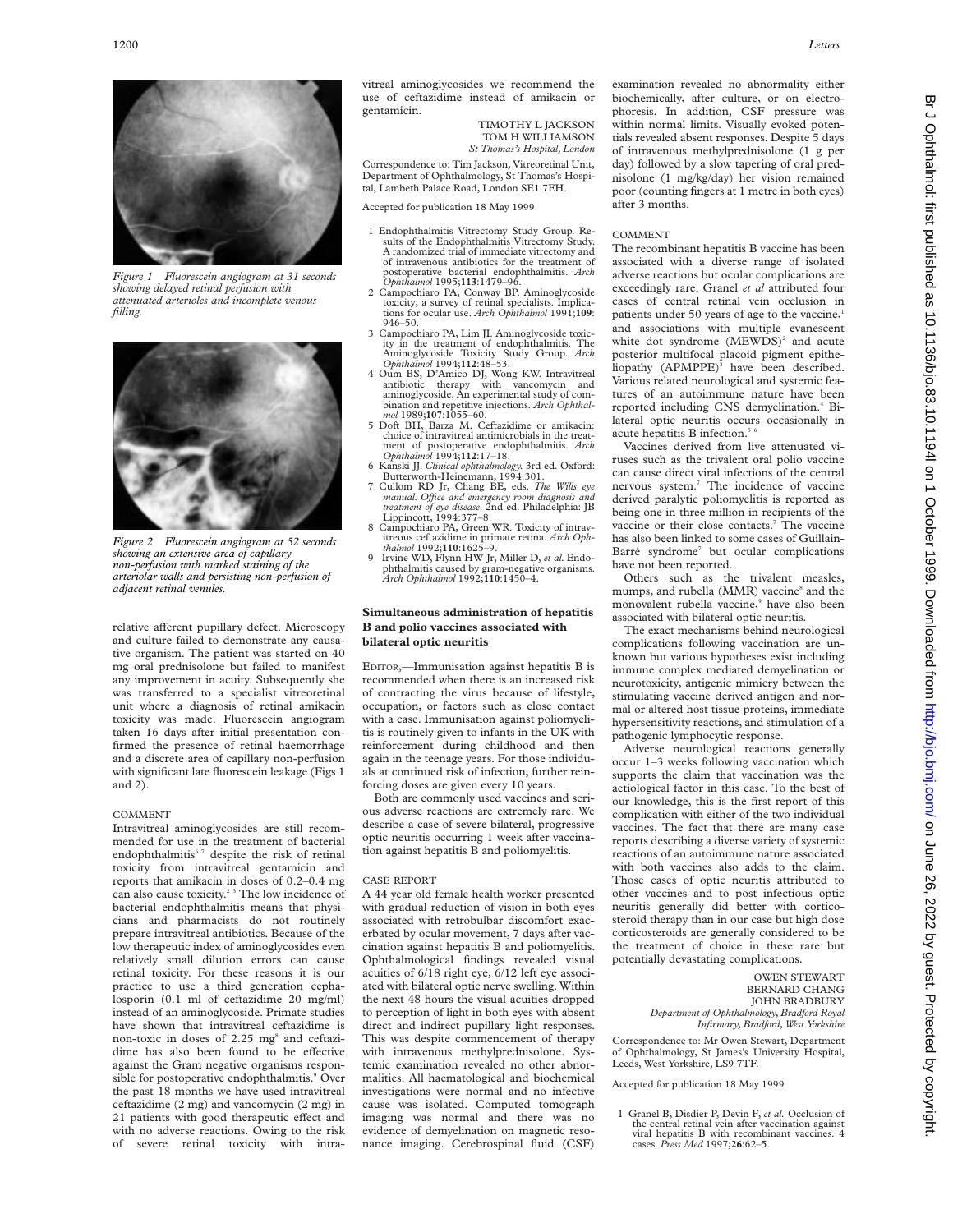- 2 Baglivo E, Safran AB, Borruat FX. Multiple evanescent white dot syndrome after hepatitis B vaccine.  $Am \, \tilde{\jmath}$  Ophthalmol 1996;122:431-2.
- vaccine. Am J Ophthalmol 1996;122:431-2.<br>3 Brezin AP, Massin-Korobelnik P, Boudin M, et<br>al. Acute posterior multifocal placoid pigment<br>epitheliopathy after hepatitis B vaccine. Arch<br>Ophthalmol 1995;113:297-300.
- 4 Kaplanski G, Retornaz F, Durand J,*et al.* Central nervous system demyelination after vaccination against hepatitis B and HLA haplotype. *J Neurol*
- *Neurosurg Psychiatry* 1995;**58**:758–9. 5 Galli M, Morelli R, Casellato A, *et al.* Retrobulbar optic neuritis in a patient with acute type B<br>hepatitis. *J Neurol Sci* 1986;72:195–200.<br>6 Achiron LR. Postinfectious hepatitis B optic
- neuritis. *Optom Vis Sci* 1994;**71**:53–6. 7 Fenichel GM. Neurological complications of
- immunization. *Ann Neurol* 1982;**12**:119–27. 8 Stevenson VL, Acheson JF, Ball J, *et al*. Optic neuritis following measles/rubella vaccination in two 13-year-old children. *Br J Ophthalmol* 1996; **80**:1110–11.
- 9 Kline L, Margulies SL, Oh SJ. Optic neuritis and myelitis following rubella vaccination. *Arch Neurol* 1982;**39**:443–4.

#### **Retinopathy after long term, standard doses of hydroxychloroquine**

EDITOR,—While the antimalarial drug chloroquine has frequently been reported to cause retinopathy, there have been very few documented cases occurring with hydroxychloroquine (Plaquenil, Winthrop Pharmaceuticals, New York, USA).<sup>1-5</sup> Patients may tolerate large cumulative doses (up to 3923 g) of hydroxychloroquine without developing retinopathy.<sup>1</sup> Doses of  $\leq 400$  mg/day and  $\leq 6.5$  mg/kg of body weight/day of hydroxychloroquine have been used safely and some authors have suggested that ophthalmic screening is not necessary for patients on these doses.<sup>3-5</sup> We present a case of hydroxychloroquine toxicity that developed in a patient after long term use of 400 mg (6.3 mg/kg) of hydroxychloroquine daily.

# CASE REPORT

A 61 year old white woman presented with a 1 year history of increased glare in both eyes without change in visual acuity. She had a history of rheumatoid arthritis for which she took hydroxychloroquine 400 mg daily (6.3 mg/kg/ day) for 10 years. Her total hydroxychloro-



*Figure 1 (A) Colour fundus photograph of the right eye at presentation showing subtle pigmentary changes (arrow) of the retinal pigment epithelium inferior to the fovea. (B) Fluorescein angiogram of the right eye demonstrating transmission defects inferior to the fovea consistent with toxicity.*



*Figure 2 (Upper) Pattern standard deviation as calculated by Humphrey 10-2 automated static perimetry at presentation showing bilateral paracentral scotoma. (Lower) Follow up visual fields 10 months after cessation of hydroxychloroquine therapy showing partial resolution of the scotoma.*

quine dose was 1460 g. The patient had never taken chloroquine and had no history of macular disease. Her weight had been stable over the 10 year period. Family history was negative for macular dystrophy or retinal degeneration. Visual acuity at presentation was 20/20 in both eyes. Colour vision testing with pseudoisochromatic plates was normal in both eyes. Fundus examination showed subtle retinal pigment epithelium (RPE) pigmentary changes in a crescent pattern around the inferior fovea of both eyes (Fig 1A). Fluorescein angiogram confirmed the fundus findings (Fig 1B) which were felt to be early bull's eye maculopathy. No drusen or signs of macular degeneration were appreciated in either eye. A central visual field performed with Humphrey automated static threshold perimetry using a white test object revealed bilateral paracentral ring scotoma corresponding to the macular pigmentary changes (Fig 2, upper). A diagnosis of hydroxychloroquine retinopathy was established and the drug was discontinued.

Ten months later the patient's vision remained 20/20 with normal colour vision in both eyes. Her symptom of glare in both eyes had resolved. The RPE changes in the retina were unchanged and visual field testing showed some improvement of the paracentral scotoma (Fig 2, lower).

## COMMENT

Hydroxychloroquine retinopathy is a rare condition characterised by bull's eye maculopathy or pigmentary changes in the macula, corresponding scotomas on visual field testing, and irreversible signs and symptoms once hydroxychloroquine is stopped.<sup>2-5</sup> Cases of preretinopathy have been described in which visual field defects were elicited using a red test object but not a white test object on

Humphrey perimetry.<sup>23</sup> All cases of preretinopathy completely resolved after the discontinuation of hydroxychloroquine.<sup>2</sup> Five cases of true hydroxychloroquine retinopathy reported in the literature demonstrated that discontinuation of hydroxychloroquine resulted in stabilisation but not resolution of the retinopathy.2–4 Unlike the other reported cases of true hydroxychloroquine retinopathy, our patient had some resolution of visual field loss.

Much controversy exists as to whether the daily or cumulative dose of hydroxychloroquine contributes the greater risk for retinopathy. While there have been reported cases of hydroxychloroquine toxicity at cumulative doses similar to our patient's (1460 g over a 10 year period), these patients had (1) received chloroquine therapy before hydroxychloroquine therapy, (2) were treated with daily doses >400 mg/day, or (3) exceeded a daily dosage of 6.5 mg/kg of body weight/day.2 Our patient's daily dose never exceeded 400 mg/day or 6.3 mg/kg of body weight/day. Her renal function was normal, thereby making the possibility of inadequate clearance of hydroxychloroquine unlikely.

Hydroxychloroquine may cause retinopathy when used in recommended doses over a long period of time. Since a threshold dose for retinal toxicity has not been established, careful screening examinations should be performed especially as the cumulative dose increases. Prompt cessation of hydroxychloroquine may result in stabilisation of maculopathy at a clinically benign stage.

# JENNIFER E THORNE ALBERT M MAGUIRE

*Department of Ophthalmology, Scheie Eye Institute, The Hospital of the University of Pennsylvania, University of Pennsylvania School of Medicine, Philadelphia, USA*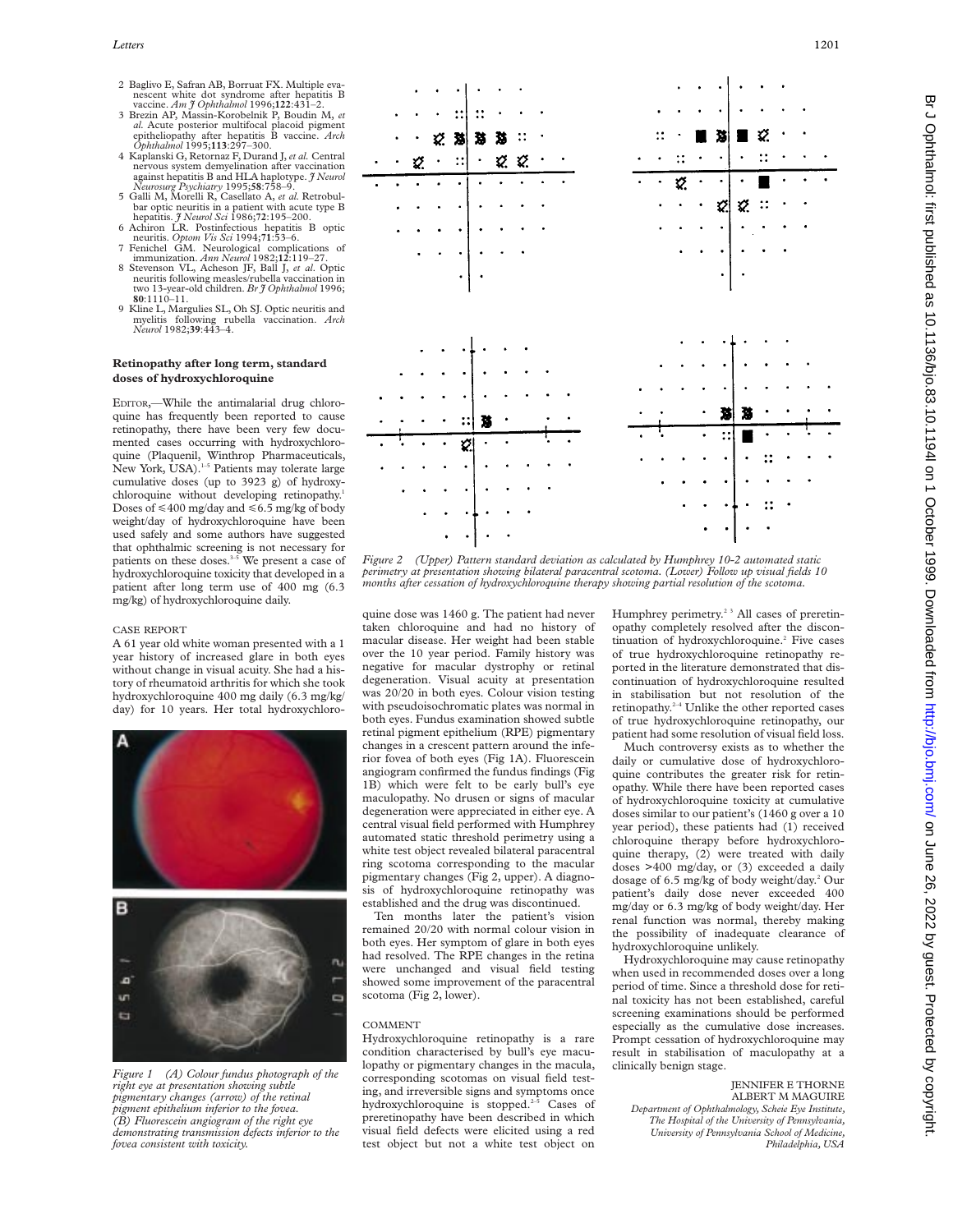Accepted for publication 10 May 1999

- 1 Johnson MW, Vine AK. Hydroxychloroquine therapy in massive total doses without retinal toxicity. *Am J Ophthalmol* 1987;**104**:139–44.
- <sup>2</sup> Weiner A, Sandberg MA, Gaudio AR, *et al.* Hydroxychloroquine retinopathy. *Am J* Ophthal*mol* 1991;**112**:528–34.
- 3 Bernstein HN. Ophthalmic considerations and testing in patients receiving long-term antima-larial therapy. *Am J Med* 1983;**75**:25–33.
- 4 Levy GD, Munz SJ, Paschal J, *et al.* Incidence of hydroxychloroquine retinopathy in 1207 patients in a large multicenter outpatient practice.
- *Arthritis Rheum* 1997;**40**:1482–6. 5 Mackenzie AH. Dose refinements in long-term therapy of rheumatoid arthritis with antimalarials. *Am J Med* 1983;**75**:40–5.

# **Visual loss after primary trabeculectomy with mitomycin C in Ehlers-Danlos syndrome**

EDITOR,—Antiproliferatives such as mitomycin C are commonly used in glaucoma filtration surgery in patients at high risk of scarring postoperatively. Although ocular hypotony and maculopathy are known complications of such surgery, reversible and profound vision loss in association with hypotony induced optic disc swelling is rare. It has previously been suggested that hypotony related complications may be more common in myopes as they have reduced scleral rigidity. We present a case of ocular hypotony following mitomycin C assisted trabeculectomy with severe vision loss associated with disc swelling. We feel it highlights the dangers of antimetabolite use in patients with connective tissue disorders where there are inherent problems in wound healing and scleral rigidity. To our knowledge this is the first report of post filtration hypotony and reversible vision loss occurring as a complication of adjuvant therapy in a case of Ehlers-Danlos syndrome with reduced scleral rigidity.

# CASE REPORT

A 12 year old girl was referred to Moorfields Eye Hospital for a second opinion regarding her deteriorating vision following bilateral trabeculectomies with adjuvant mitomycin C for raised intraocular pressure.

At the age of 5 years, she was diagnosed as having megalocornea with ocular hypertension. Two years later, because of the persistent degree of IOP elevation (between 30–40 mm Hg), she was commenced on bilateral medical treatment. However, at the age of 11, she developed such severe problems with her topical treatment that surgery was considered necessary. In May 1996 right and subsequently left trabeculectomies were performed and during the procedures subconjunctival mitomycin C (0.3 mg/ml) was applied for 5 minutes. Her postoperative recovery was complicated by the development of ocular hypotony.

She was seen at Moorfields for the first time with progressive bilateral vision loss and recent onset of transient obscurations, 5 months after her filtration surgery and the onset of hypotony. Her visual acuities had fallen from right eye 20/20 (−0.5/−0.25 × 180°) to hand movements (HM), and left eye 20/30 (−1.5 DS) to counting fingers (CF). Her visual fields on confrontation with a red target showed an enlarged blind spot. Both eyes had large, draining, diffuse and avascular filtration blebs with signs of hypotony as evidenced by bilateral IOPs of 0 mm Hg, superficial corneal epithelial staining striae, and macular and choroidal folds. Both optic discs were swollen although no haemorrhages or cotton wool spots were observed. The patient was sensitive to light and good quality photographs could not be obtained. An ultrasound showed bilateral anterotemporal choroidal detachments involving the ciliary body (right larger than left) and axial lengths recorded as 23.0 mm in both eyes.

She underwent several surgical procedures. The day after she first presented, she underwent a right subconjunctival autologous blood



*Figure 1 Although neonatal examination had been normal, our patient had been noted to have "large eyes" as a young child, as shown in this photograph taken at age 2 years (top left). Reversal of ocular hypotony occurred following filtration bleb revision with scleral patch grafts, with drainage into blebs apparent at 2 months (top right) postoperatively. Hypotony induced papilloedema resolved after surgery with no disc swelling apparent in right (bottom left) or left (bottom right) fundi, shown 7 months postoperatively.*

injection to the right bleb under general anaesthesia. The following day, however, her vision was worse with visual acuities being recorded as patchy areas of perception of light on the right and hand movements temporally on the left. Her IOPs were 4 and 0 mm Hg in the right and left respectively, and a greater degree of disc swelling (as judged by further elevation of the disc) was noted bilaterally. It was considered by a neurologist (GTP) that the disc swelling may itself be contributing to the visual loss, particularly in view of the transient visual obscurations which suggested critically impaired perfusion of the disc. To prevent even further vision loss, a lumbar puncture to reduce the CSF pressure was suggested, to provide short term improvement in disc perfusion, which it was hoped in the longer term would be helped by raising her intraocular pressure. She underwent further surgery to both her eyes for hypotony, later that evening, which comprised revision of both blebs with scleral patch grafts. This was preceded by a lumbar puncture under general anaesthesia at which there was an opening pressure of 22.5 cm H<sub>2</sub>O. A volume of 30 ml of CSF was removed and the closing pressure was recorded as  $5.5$  cm  $H<sub>2</sub>O$  with microbiological and biochemical analysis of CSF revealing no abnormality

The day after surgery, the fourth day after initial presentation, examination revealed improved visual acuities of HM in both eyes with IOPs of 19 and 23 mm Hg in the right and left eye respectively. The disc swelling was felt to be reduced, and over the next few days improved gradually. Seven days after presentation, her IOPs had fallen to 0 and 8 mm Hg, right and left, respectively, and she was taken back to theatre for anterior chamber refilling with Healon-GV. Her IOPs normalised to around 20 mm Hg again 10 days later, with decreasing disc swelling, and a repeat ultrasound showed reduced choroidal detachments and axial lengths of 24.8 mm in the right and 24.6 mm in the left.

She underwent one other further surgical procedure, 7 weeks after presentation, when her IOPs became elevated again at 35 and 28 mm Hg right and left respectively, to a degree where it was felt her optic discs would be compromised. Treatment consisted of needling procedures to both blebs with subconjunctival injections of 5-fluorouracil to reduce scar formation. Her IOPs responded very quickly to this final procedure and she remains on no antiglaucoma medication with normal intraocular pressures (less than 20 mm Hg) now 7 months after presentation. Both drainage blebs are Seidel negative with good evidence of aqueous drainage into the filtration blebs (Fig 1, top right). Her visual acuities and visual function have now recovered quite substantially. However she does has a relative afferent pupillary defect in the left eye, and her current refraction and visual acuities are right eye  $-1.0/-4.0 \times 05°$  (RVA 20/30) and left eye −1.75/−6.5 × 180° (LVA 20/120). Her optic discs show no evidence of swelling, and she has neither choroidal detachments nor macular folds (Fig 1, bottom left and right) as confirmed on ultrasound.

# COMMENT

This young girl presented to us with severe ocular hypotony following bilateral primary glaucoma filtration surgery with mitomycin C. She developed vision loss, with episodes of transient obscurations attributable to hypotony and disc swelling. Her response to the initial surgery and subsequently to the corrective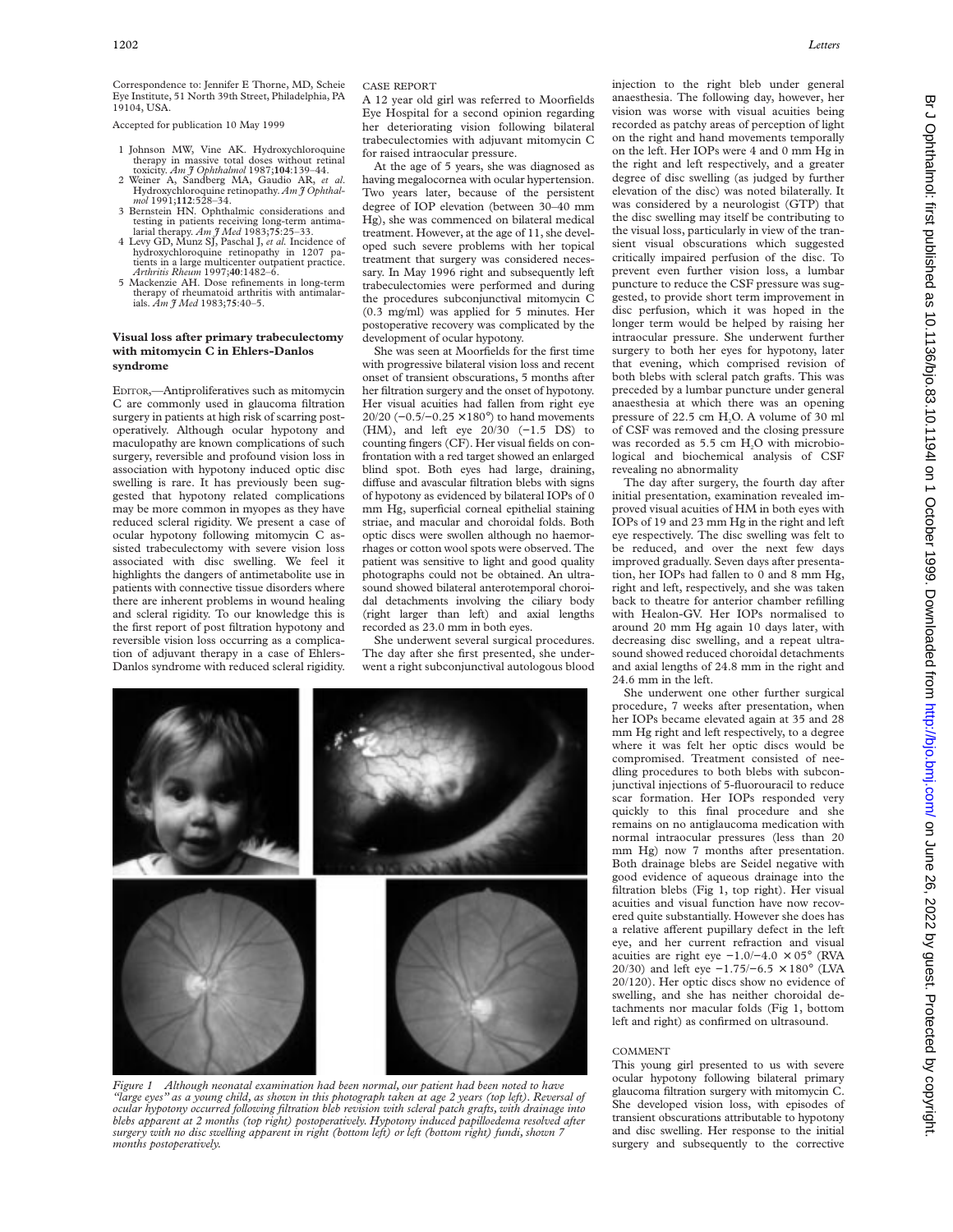

*Figure 2 Our patient demonstrates joint hypermobility, a feature of Ehlers-Danlos syndrome. She can appose both thumbs to the flexor aspect of her wrist (top left), fold her fingers one over the other (top right), bend over to place her palms flat on the floor keeping her knees extended (bottom left), and put her ankles around her head (bottom right).*

surgical procedures made us suspect that she had an inherent problem in wound healing and scleral rigidity, especially as she displayed such dramatic changes in axial lengths (1.6–1.8 mm difference in pre- and postoperative lengths). We therefore wondered if she had an underlying connective tissue disorder.

She was found to have Ehlers-Danlos syndrome type II (EDS II). Examination revealed her to have joint hypermobility (Fig 2), with a high joint hypermobility score (Table 1)<sup>1</sup> of 7/9. In addition, she showed evidence of skin striae in the lumbar region, thighs and breasts with a papyraceous scar on her right knee, and gave a history of bruising easily with prolonged bleeding when cut. Echocardiography however was normal, with a normal palate, no spinal defects, no arachnodactyly, and a normal arm span to height ratio. However, there was a strong family history of joint hypermobility.

EDS is a heterogeneous group of genetically determined disorders of connective tissue affecting skin, ligaments, joints, blood vessels, and internal organs, of which at least nine subtypes exist, with the following diagnostic triad: extensible skin (extreme examples being described in fairground artistes, such as the "elastic skin man" of the 19th century), connective tissue fragility, and hypermobile joints.<sup>2</sup> Although ocular complications in EDS are mostly associated with EDS type VI, a few ocular problems in EDS II have been documented such as prominent epicanthal folds, redundant skin on the upper eyelid, blue sclera, and the absence of periorbital fat.

The wound healing process in EDS II is known to be abnormal in the skin because of the anomalous development of scar formation due to aberrant collagen fibrils.<sup>3</sup> An abnormal healing response to the initial filtration surgery

*Table 1* Screen for joint hypermobility

Action Score (maximum = 9)<br>Passive hyperflexion of 5th metacarpophalangeal ioint bevond  $90^{\circ}$  1 point each hand (max = 2) Passive hyperflexion of 5th metacarpophalangeal joint beyond 90° 1 point each hand (max = 2)<br>Passive hyperextension of thumb to flexor aspect of wrist 1 point each hand (max = 2) Passive hyperextension of thumb to flexor aspect of wrist 1 point each hand (max = 2)<br>Hyperextension of elbow beyond  $10^{\circ}$  1 point each arm (max = 2) Hyperextension of elbow beyond  $10^{\circ}$  1 point each arm (max = 2)<br>
Hyperextension of knee beyond  $10^{\circ}$  1 point each leg (max = 2) Hyperextension of knee beyond  $10^{\circ}$ Forward flexion of trunk, palms flat on floor in front, knees in extension 1 point

in this young girl might have been exaggerated with the use of mitomycin C. Cutaneous wounds in EDS II initially appear with gaping edges—so called "fish mouths" and heal slowly, and when scar formation eventually occurs, are characteristically shiny and stretched—papyraceous. Our findings on initial exploration of the surgical site in the eye, in this case, revealed a friable, disintegrating scleral flap which would have permitted unguarded passage of aqueous into the subconjunctival space—hence the occurrence of hypotony when combined with a nonhealing conjunctiva.

Ocular hypotony is associated with various complications<sup>4</sup> including hypotonous maculopathy, resulting in a permanent reduction in vision and acuity. This occurrence has previously been attributed to reduced scleral rigidity, as seen in young and myopic eyes<sup>5</sup> where a reduction in axial length has been documented following filtration surgery.<sup>6</sup> Another mechanism put forward for the vision loss in these eyes, has been compression of the submacular sclera due to the resting tone of the inferior oblique muscle and decreased scleral rigidity.<sup>7</sup>

The incidence of post filtration ocular hypotony following full thickness procedures is  $17-41\%$ <sup>4</sup> This incidence was reduced significantly with the advent of guarded, partial thickness techniques, but the recent introduction of antiscarring agents such as mitomycin C and 5-fluorouracil<sup>56</sup> has led to its increase once again. We believe that our patient had a complex and extreme response to filtration surgery with adjuvant mitomycin C complicated by her reduced scleral rigidity secondary to EDS II, as evidenced by her large eyes and marked changes in axial length in association with reduction in intraocular pressure.

The development of severe vision loss in our patient was associated with the occurrence of transient obscurations and hypotonous disc swelling. Resolution of the disc swelling was 4–6 weeks after correction of the hypotony, and improvement in visual acuity was noted thereafter. Its natural history—that is, the pattern of resolution and visual recovery, is compatible with disc swelling. Visual loss associated with hypotonous maculopathy, however, may never recover despite reversal of hypotony.<sup>6</sup> Prolonged disc swelling in ocular hypotony is a recognised complication that is fortunately very rare. Experimental models have suggested that axoplasmic transport is delayed in cases of hypotony induced optic disc swelling giving rise to the same features histologically as seen with raised intracranial pressure papilloedema —for example, axonal swelling, accumulation of mitochondria, and cytoid body (cotton wool spots) formation.<sup>8</sup> The pathogenesis of disc swelling in ocular hypotony may be related to that occurring in raised intracranial pressure if it is postulated that in both situations the CSF pressure in the subarachnoid space around the optic nerve exceeds the perfusion pressure of the optic disc. Therefore in our patient, it was considered that lowering the CSF pressure to well below normal levels  $(\leq 20 \text{ mm H}_{2}O)$  might provide temporary improvement in optic disc perfusion—hence our target for a very low closing pressure of 5.5 mm  $H<sub>2</sub>O$  in the lumbar puncture. Two previous reports of unilateral disc swelling following trabeculectomy also suggest that optic disc oedema could result from a disturbed equilibrium between ICP and IOP—though none of the patients described in these papers had hypotony or profound vision loss.<sup>9</sup>

The development of profound vision loss in association with hypotony induced optic disc swelling in our patient, was as a complication of mitomycin C assisted glaucoma filtration surgery. However, the degree of hypotony was most probably related to reduced scleral rigidity. We believe that her abnormal wound healing response and defective connective tissue contributed to the severity of the hypotony that followed initial surgery with mitomycin C. We suggest that antiproliferatives be used with extreme caution in patients who you suspect may have a connective tissue disorder. A quick screening procedure might include a joint hypermobility score as shown in Table 1. Patients with Ehlers-Danlos syndrome, such as our patient, may be at high risk of post filtration hypotony and developing "soft eyes" with sight threatening sequelae, as our case suggests that not only might they have elastic skin but also "elastic globes".

Supported in part by the Wellcome Trust (grant no 048474) (to MFC), Guide Dogs for the Blind (MFC), and the Medical Research Council (to PTK).

> M FRANCESCA CORDEIRO *Wound Healing Research and Glaucoma Units, Institute of Ophthalmology and Moorfields Eye Hospital, London*

GORDON T PLANT *Moorfields Eye Hospital and National Hospital for*

*Neurology and Neurosurgery, London* ANNE CHILD

*St George's Hospital Medical School, London* BARRY JONES

*Moorfields Eye Hospital, London*

PENG T KHAW

*Wound Healing Research and Glaucoma Units, Institute of Ophthalmology and Moorfields Eye Hospital, London*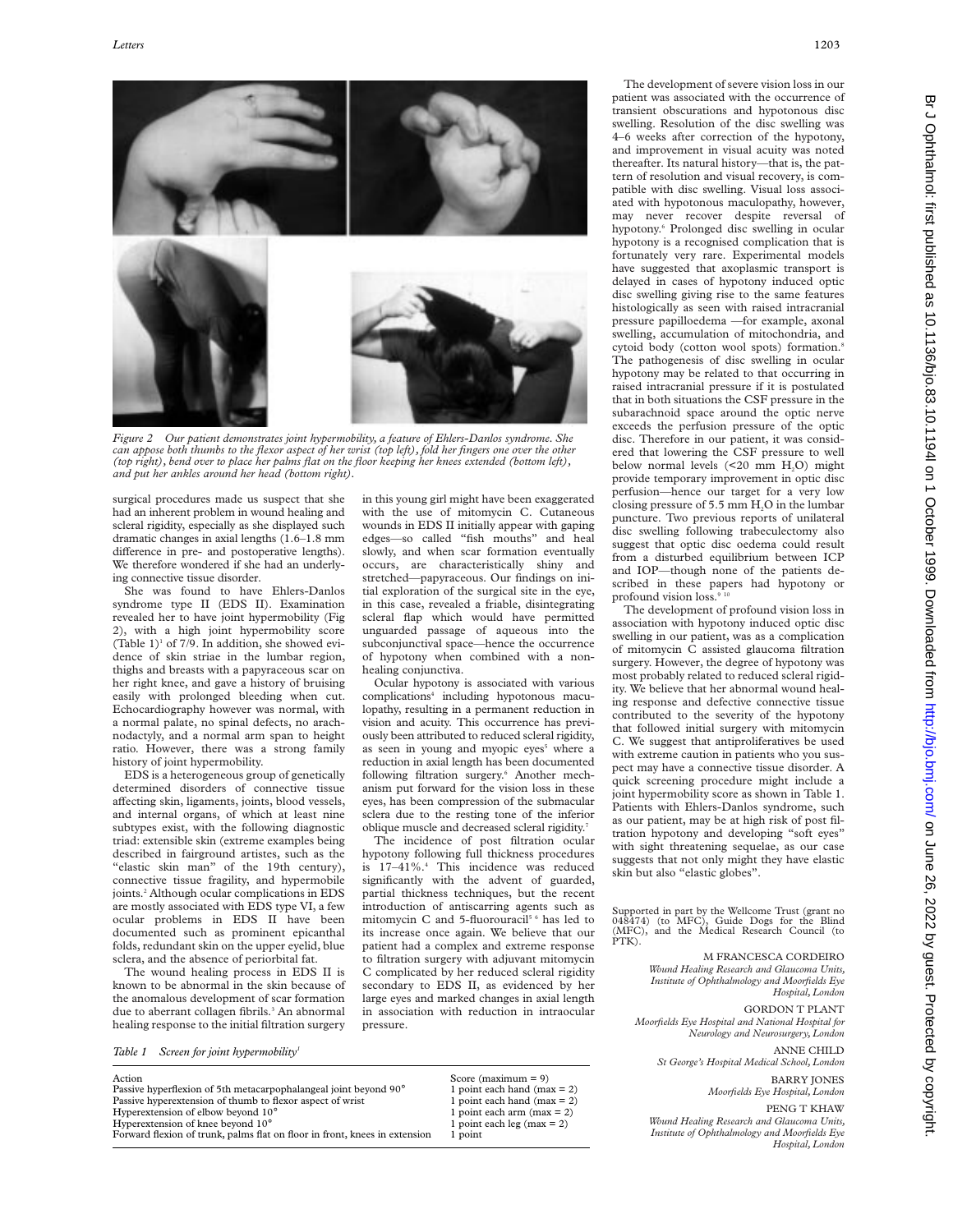Correspondence to: Peng T Khaw, Wound Healing Group and Glaucoma Unit, Pathology Department, Institute of Ophthalmology, Bath Street, London EC1V 9EL.

Accepted for publication 18 May 1999

- 1 Child A. Joint hypermobility syndrome: inherited disorder of collagen synthesis. *J Rheumatol* 1986;**13**:239–43.
- 2 Beighton P. *The Ehlers-Danlos syndrome*. London: William Heinemann Medical Books, 1970.
- 3 Rizzo R, Baccarani Contri M, Micali G, *et al.* Familial Ehlers-Danlos syndrome type II: ab-normal fibrillogenesis of dermal collagen. *Pediatr Dermatol* 1987;**4**:197–204.
- 4 Schubert H. Postsurgical hypotony: relationship to fistulization, inflammation, chorioretinal lesions, and the vitreous. *Surv Ophthalmol* 1996; **41**:97–125.
- 5 Stamper R, McMenemy M, Lieberman M. Hypotonous maculopathy after trabeculectomy with subconjunctival 5-fluorouracil. *Am J Ophthalmol* 1992;**114**:544–53.
- 6 Jampel H, Pasquale L, Dibernardo C. Hypotony maculopathy following trabeculectomy with mitomycin C. *Arch Ophthalmol* 1992;**110**: 1049–50.
- 7 American Association of Ophthalmologists. De-creased axial length in hypotonous eyes after filtration surgery. San Francisco: AAO Annual Meeting, November, 1993.
- 8 Minckler D, Tso M, Zimmerman L. A light microscopic autoradiographic study of axonoplasmic transport in the optic nerve head during ocular hypotony, increased intraocular pressure and papilledema. *Am J Ophthalmol* 1976;**82**: 741–9.
- 9 Greenfield DS, Wanichwecharungruang B, Lieb-mann JM, *et al.* Pseudotumour cerebri appearing with unilateral papilloedema after trab-eculectomy. *Arch Ophthalmol* 1997;**115**:423–6.
- 10 Kawasaki A, Purvin V. Unilateral optic disc edema following trabeculaectomy *J Neuro-Ophthalmol* 1998;**18**:121–3.

# **Fluctuating oculomotor hyperfunction and hypofunction caused by aneurysmal compression of the third cranial nerve**

EDITOR,—Aneurysms of the posterior communicating artery classically present with a painful progressive palsy of the third cranial nerve producing ptosis, ophthalmoparesis, and mydriasis. We present a case in which aneurysmal compression of the third nerve produced a variable ptosis and ophthalmoparesis without pupillary involvement in association with intermittent hyperfunction of the ipsilateral third nerve innervated muscles.

# CASE REPORT

A 73 year old woman with a history of hypertension and ischaemic heart disease was referred to the eye department with a 3 week history of intermittent diplopia which she described as inconsistently horizontal, vertical, or oblique, and a 2 week history of right retro-orbital pain and difficulty in opening her right eye. The diplopia and ptosis were often worse in the mornings.

On examination the corrected visual acuities were right 6/6 and left 6/9. There was a very variable and apparently fatiguable right ptosis which was occasionally replaced by right upper lid retraction (Fig 1). The results of ocular motility testing were inconsistent, ranging from 4 prism dioptres of exotropia to 25 prism dioptres of esotropia in the primary position with between 3 and 7 prism dioptres of left hypertropia. There was variable limitation of elevation and depression of the right eye and occasional right upper lid retraction on downgaze. On upgaze, the deviation reversed to become a right hypertropia due to right superior rectus overaction (Fig 1).

Magnetic resonance imaging and angiography were performed showing a 6–7 mm diameter saccular aneurysm arising from the

intracranial internal carotid artery at the level of the posterior communicating artery. Attempted embolisation of the aneurysm failed owing to a focal stenosis at the origin of the right internal carotid artery and the patient underwent uneventful clipping of the aneurysm instead. There was a rapid improvement in the ophthalmoparesis following clipping and 6 weeks postoperatively all the neurological signs had resolved.

#### COMMENT

The early recognition of oculomotor nerve compression by a posterior communicating artery aneurysm is essential given that the mean interval between the onset of diplopia and bleeding is 4 weeks in patients who develop a subarachnoid haemorrhage.<sup>1</sup> Although the retro-orbital pain was typical, this case is unusual for two reasons. Firstly the ptosis and ophthalmoparesis were notably variable (Fig 1). Secondly, episodes of right upper lid retraction, esotropia, and hypertropia were observed (Fig 1). Although modest variability of symptoms (for example, intermittent diplopia<sup>2</sup>) has previously been described, we can find no reports in the literature of such marked fluctuations in ptosis due to third nerve compression. Furthermore, in this case upper lid retraction and, on eye movement testing, esotropia and hypertropia—that is, excessive activity in third nerve innervated muscles, was observed.

A similar phenomenon of co-existing inappropriate neural discharge and block is seen in hemifacial spasm<sup>3</sup> where compression of the seventh nerve by abnormal vessels produces hemifacial spasm and mild facial weakness. Although there is some controversy as to whether it is the mechanical irritation of the facial nerve or secondary hyperexcitability of



*Figure 1 (Top) Right ptosis with frontalis overaction and right hypotropia. (Middle) Right ptosis has resolved. (Bottom) A few minutes later there is right upper lid retraction and right hypertropia indicating right third nerve hyperfunction.*

the facial nerve nucleus that is responsible for hemifacial spasm, $45$  it is now accepted by most authors that compression of the facial nerve is the causative factor.<sup>4-6</sup> A precise intraoperative correlation between decompression of the facial nerve and electromyographic disappearance of abnormal facial muscle activity has been demonstrated<sup>7</sup> although the facial weakness has been reported to take longer to resolve.5 An analogous situation of aneurysmal compression causing alternating ophthalmoparesis and third nerve hyperactivity in the case reported here is suggested by the similar course of resolution to that seen following decompression of the facial nerve for hemifacial spasm—the third nerve hyperactivity resolved immediately following clipping of the aneurysm while the ophthalmoparesis improved rapidly but took several weeks to resolve fully. The degree of third nerve hypofunction was, however, much greater than the mild facial weakness seen in hemifacial spasm and may have been due to the greater degree of compression of the third nerve in this case.

This case is important for two reasons. Firstly, this is the first report of compression of the third cranial nerve producing alternating oculomotor hypo- and hyperfunction as a result of a compressive lesion. Secondly, it emphasises the importance of excluding compression by intracranial aneurysm in a patient with variable signs which could be explained by a partial third nerve palsy.

#### MARGARET R DAYAN JOHN S ELSTON

*Oxford Eye Hospital, RadcliVe Infirmary, Woodstock Road, Oxford OX2 6HE*

Correspondence to: Miss Dayan

Accepted for publication 31 May 1999

- 1 Okawara SH. Warning signs prior to rupture of<br>an intracranial aneurysm.  $\tilde{J}$  Neurosurg an intracranial aneurysm. *J Neurosurg* 1973;**38**:575–80.
- 2 Bartleson JD, Trautmann JC, Sundt TM. Minimal oculomotor nerve paresis secondary to unruptured intracranial aneurysm. *Arch Neurol* 1986;**43**:1015–24.
- 3 Frohman EM, Zee DS. Ocular neuromyotonia: clinical features, physiological mechanisms and response to therapy. *Ann Neurol* 1995;**37**:620–6.
- 4 MYller AR, Jannetta PJ. On the origin of synkinesis in hemifacial spasm: results of intrac-<br>ranial recordings. *J Neurosurg* 1984;**61**:569–76.<br>5 Schulze-Bonhage A, Fenbert A. Electrophysi-
- ological recording in bilateral hemifacial spasm. *J Neurol Neurosurg Psychiatry* 1998;**65**;408–10. 6 Ryu H, Yamamoto S, Sugiyama K, *et al.* Hemifa-
- cial spasm caused by vascular compression of the distal portion of the facial nerve. *J Neurosurg* 1998;**88**:605–9.
- 7 Haines SJ, Torres F. Intraoperative monitoring of the facial nerve during decompressive surgery for hemifacial spasm. *J Neurosurg* 1991;**74**:254–7.

# **Late onset of Leber's hereditary optic neuropathy in HIV infection**

EDITOR,—We report a case of late onset of Leber's hereditary optic neuropathy (LHON) in a 59 year old patient with HIV infection being treated long term since 1991 with zidovudine. The onset and course of the patient's eye disease as well as the diagnostic process were analysed. Molecular genetic testing revealed the mitochondrial DNA (mtDNA) mutation in nucleotide position 11778 confirming the diagnosis of LHON. In our patient late disease expression may be interpreted as a result of the rare combination of the 11778 mutation with HIV infection and long term zidovudine treatment. This is the first report on a patient with LHON suffering from additional HIV infection.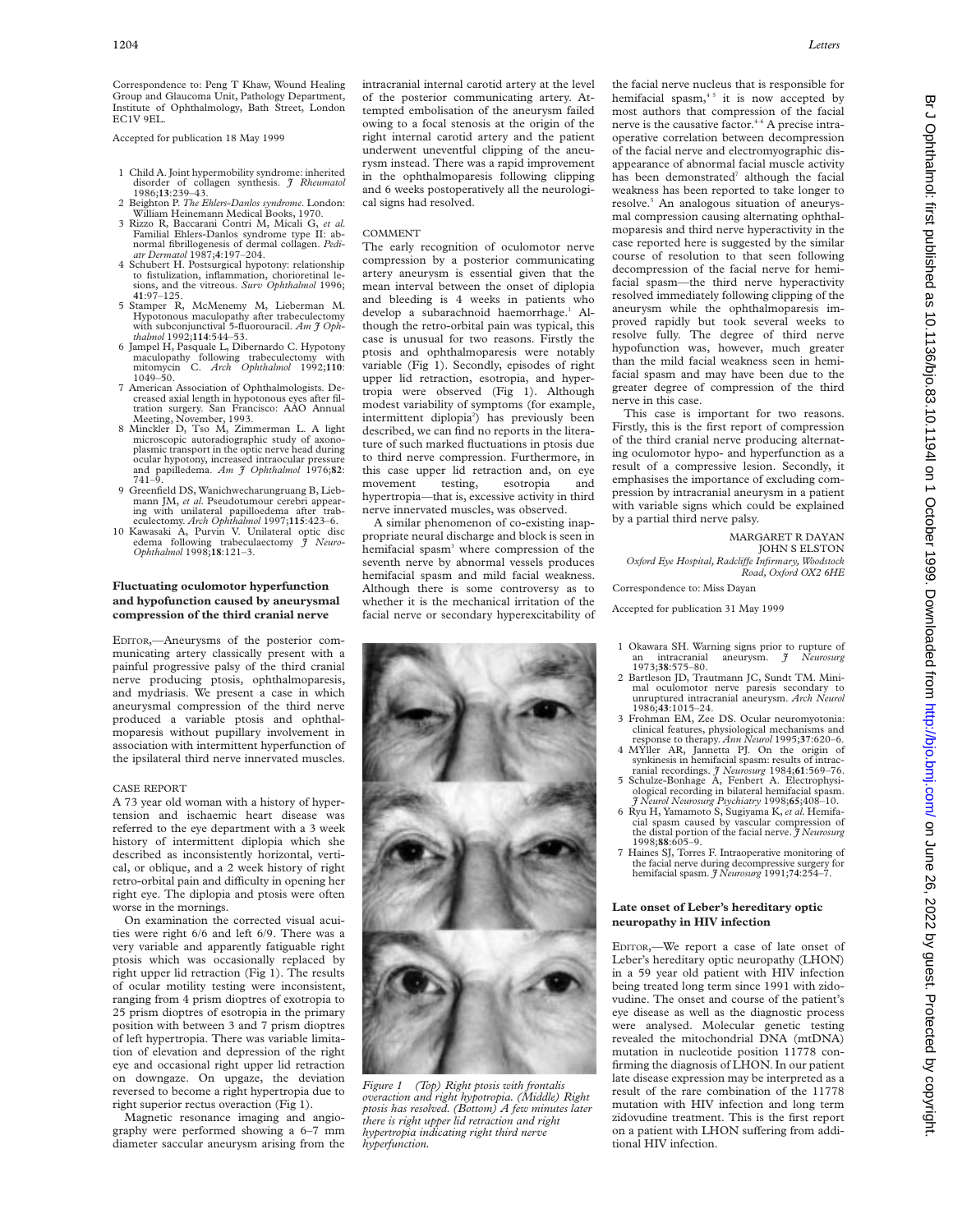# CASE REPORT

A 59 year old white man was admitted to our outpatient department in July 1997 with acute onset of vision loss in his left eye within the previous 2 weeks. The patient had been diagnosed with HIV infection in 1991. No opportunistic infections defining AIDS had been present so far. Antiretroviral therapy consisted of zidovudine since June 1991 as well as additional indinavir and nevirapine since January 1997. Best corrected visual acuity was right eye 20/20 and left eye 6/20. Further ophthalmic examination revealed a left afferent pupillary defect and an absolute central scotoma in the left eye. Indocyanine green angiography and fluorescein angiography disclosed a slight oedema of the optic disc without leakage. Visual evoked potentials (VEP) of the left eye showed reduced central amplitudes and prolonged latencies. Ophthalmic examination of the right eye at the time of presentation was normal.

The CD4+ T lymphocyte count was 360 cells  $\times 10^{6}/$ l and HIV RNA in plasma was 8500 copies/ml. Neurological examination, including analysis of cerebrospinal fluid, was normal. Subsequent magnetic resonance imaging revealed normal cavernous sinuses and unremarkable optic nerves. No masses were seen in the orbits.

High dose steroid treatment on the basis of a presumptive diagnosis of optic neuritis could not prevent further progression of vision loss to hand movements in the patient's left eye. In October 1997 the patient noticed similar symptoms in his right eye. Visual acuity was reduced to right eye 12/20.

On specific questioning the patient reported five male relatives—one of his brothers and four cousins—who had lost vision in early adulthood. Molecular genetic testing of a blood sample to investigate the presence of mitochondrial DNA (mtDNA) mutations yielded a mutation at position 11778, homoplasmic to the level of detection, confirming the diagnosis of Leber's hereditary optic neuropathy (LHON). Therefore the patient was specifically asked for past or present additional medical or environmental factors postulated to trigger LHON. The patient denied any alcohol or tobacco consumption. Exposure to chemicals, toxins, or dangerous factory processes was not reported. Significantly larger amounts of foods with high cyanide content were not described. Additional metabolic or neurological diseases were not present.

#### COMMENT

LHON is a bilateral acute or subacute optic neuropathy caused by mutations in the mtDNA. Point mutations of the mtDNA at nucleotide position 11778, 3460, and 14484 involving NADH dehydrogenase (ND) subunits 1, 4, and 6, respectively, of respiratory chain complex I, are responsible for the majority of cases worldwide. These primary mitochondrial mutations are necessary but not sufficient for LHON disease expression. Only 30% of males and 10% of females carrying the 11778 mutation actually suffer visual loss.<sup>1</sup> Therefore other genetic or epigenetic factors must play a role in disease penetrance although they are poorly defined at the present time. Proposed determinants of disease penetrance include heteroplasmy, secondary mitochondrial mutations, nutritional factors, metabolic disease, and toxic exposure.

Apart from the primary mutation our patient was only exposed to two epigenetic factors known to interfere with mitochondrial function. In previous studies  $HIV<sup>2</sup>$  itself as well as zidovudine<sup>3-5</sup> were demonstrated to affect mitochondrial integrity. Mitochondrial changes depend more on the duration of zidovudine application than on the applied dose.<sup>4</sup> The onset of visual loss in LHON typically occurs between the ages of 15 and 35 years in most pedigrees. We hypothesise that the exceptionally long period of zidovudine treatment since diagnosis of HIV infection in 1991 and/or the infection itself may account for the unusual late expression of LHON in our patient. This is the first report on a patient with LHON suffering from additional HIV infection.

CHRISTOPH LÜKE

*Klinik und Poliklinik für Augenheilkunde*

OLIVER A CORNELY *Klinik I für Innere Medizin, Universität Köln, Germany* JULIA FRICKE ELFI LEHRER KARL ULRICH BARTZ-SCHMIDT *Klinik und Poliklinik für Augenheilkunde, Universität Köln, Germany* BERND WISSINGER *Molekulargenetisches Labor, Universitätsaugenklinik Tübingen, Germany* RICHARD BRUNNER *Klinik und Poliklinik für Augenheilkunde, Universität Köln, Germany* Correspondence to: Christoph Lüke, Klinik und

Poliklinik für Augenheilkunde, Universität Köln, Joseph-Stelzmann Strasse 9, D-50924 Köln, Germany

Accepted for publication 17 June 1999

- 1 Harding AE, Sweeney MG, Govan GG, *et al.* Pedigree analysis in Leber's hereditary optic neuropathy families with a pathologic mtDNA mutation. *Am J Hum Genet* 1995;**57**:77–86.
- 2 Macreadie IG, Thorburn DR, Kirby DM, *et al.* HIV-1 protein Vpr causes gross mitochondrial dysfunction in the yeast Saccharomyces cereve-siae. *FEBS Lett* 1997;**410**:145–9. 3 Lewis W, Dalakas MC. Mitochondrial toxicity of
- antiviral drugs. *Nat Med* 1995;**1**:417–22. 4 Schröder JM, Kaldenbach T, Piroth W. Nuclear
- and mitochondrial changes of co-cultivated spinal cord, spinal ganglia and muscle fibers following treatment with various doses of zidovudine. *Acta Neuropathol* 1996;**92**:138–49.
- 5 Peters BS, Winer J, Landon DN,*et al.* Mitochondrial myopathy associated with chronic zidovudine therapy in AIDS. *Q J Med* 1993;**86**:5–15.

# **Acute onset comitant esotropia as presenting sign of demyelinating disease**

EDITOR,—Comitant esotropia is most often acquired at an early age, and is generally benign. However, acute comitant esotropia has also been reported in patients with intracranial diseases including hydrocephalus, Arnold-Chiari malformations, and central nervous system tumours. I describe a case of acute onset comitant esotropia associated with acute demyelinating disease.

#### CASE REPORT

An 11 year old boy was referred for evaluation of diplopia. The patient stated he woke up the previous day with double vision. He denied decreased visual acuity, photophobia, pain with eye movements, headache, or nausea and vomiting. One week before the onset of esotropia, he had an upper respiratory infection with a fever that resolved without antibiotics. His mother also noted that he had been very tired over the previous week with episodes of falling asleep during the day at home and school, and one episode of dizziness. He was an otherwise healthy child on no medications and with no allergies.

On examination, visual acuity without correction was 20/20 bilaterally. Pupils were equally reactive without an afferent pupillary defect. Extraocular motility was full, and saccades were grossly normal and symmetrical. Alternate cover testing revealed a comitant 16 prism dioptre esotropia for both near and distance fixation. He was able to fuse with the appropriate prism in place. Slit lamp examination was unremarkable. Dilated retinal examination revealed pink and sharp optic nerves with no papilloedema. Macula, vessels, and retinal periphery were all within normal limits.

The patient underwent magnetic resonance imaging (MRI) the next day (Fig 1). The study revealed a hyperintense signal on T-1 weighted imaging in the area of the periaqueductal grey mater in the midbrain. The lesion was consistent with a demyelinating disease including acute disseminating encephalomyelitis or multiple sclerosis. The patient was referred for neurological evaluation and lumbar puncture the next day. However, on presentation to the paediatric neurologist, the patient noted that his diplopia had gradually resolved. Lumbar puncture was not performed because neurological examination was entirely unremarkable. Follow up ocular examination revealed normal ocular alignment and motility.

#### COMMENT

Acute onset comitant esotropia is most commonly benign when occurring in infancy or early childhood. Examination to rule out a paretic deviation is essential. However, acute onset of comitant esotropia has also been reported in association with serious neurological disease. It has been reported in association with hydrocephalus.<sup>1</sup> These patients generally have obvious neurological problems associated with hydrocephalus, and are not a diagnostic dilemma.2 They may have a meningomyelocele or encephalocele, and an A-pattern esotropia.<sup>12</sup> In cases of comitant esotropia associated with shunt failure, all the esotropias resolve when the shunts are revised. These patients do not have A-pattern



*Figure 1 Magnetic resonance imaging (FLAIR inversion recovery sequence) of patient with acute onset of comitant esotropia. A hyperintense signal is apparent in the periaqueductal grey of the midbrain and pons consistent with a demyelinating lesion.*